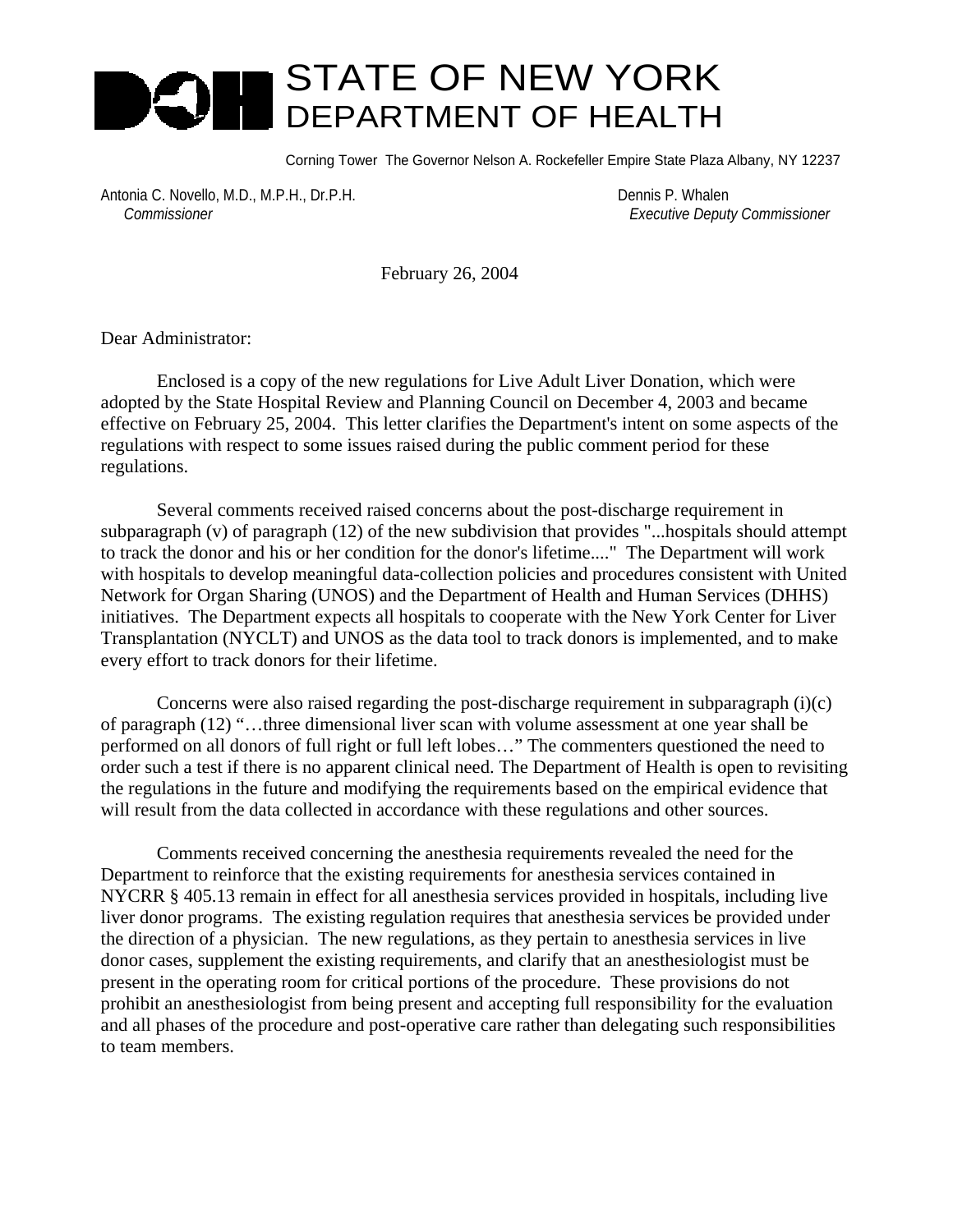Concerns were also raised about the requirement in subparagraph (7) of the new subdivision, which requires that if a member of the anesthesia care team has specific education and training in pain management of liver donors, that person must be available for consultation with the transplant team regarding the pain control of the donor. This requirement only applies if the anesthesia team includes a professional with this specific background. If the anesthesia care team does not have a professional with this type of training and experience, the requirement does not apply.

Finally, concerns were raised about the provision in 10 NYCRR  $\S$  405.22 (l)(7)(vii) that requires any donor who has an emergent complication to be prioritized by the hospital to access the operating room. The Department's intent here is that these patients are given priority when in the need of immediate re-operation amongst patients in the same risk category. The Department does not expect live liver donors to have priority over patients in a higher risk category. Facilities are obligated to undertake any action necessary to adequately care for the donor, including making an operating room and staff available.

The Department remains committed to assuring that healthy individuals who risk their lives to donate are assured the best quality care. We will cooperate with the provider community as implementation of the regulations occurs.

Sincerely,

Wayne M. Osten Director Office of Health Systems Management

Enclosure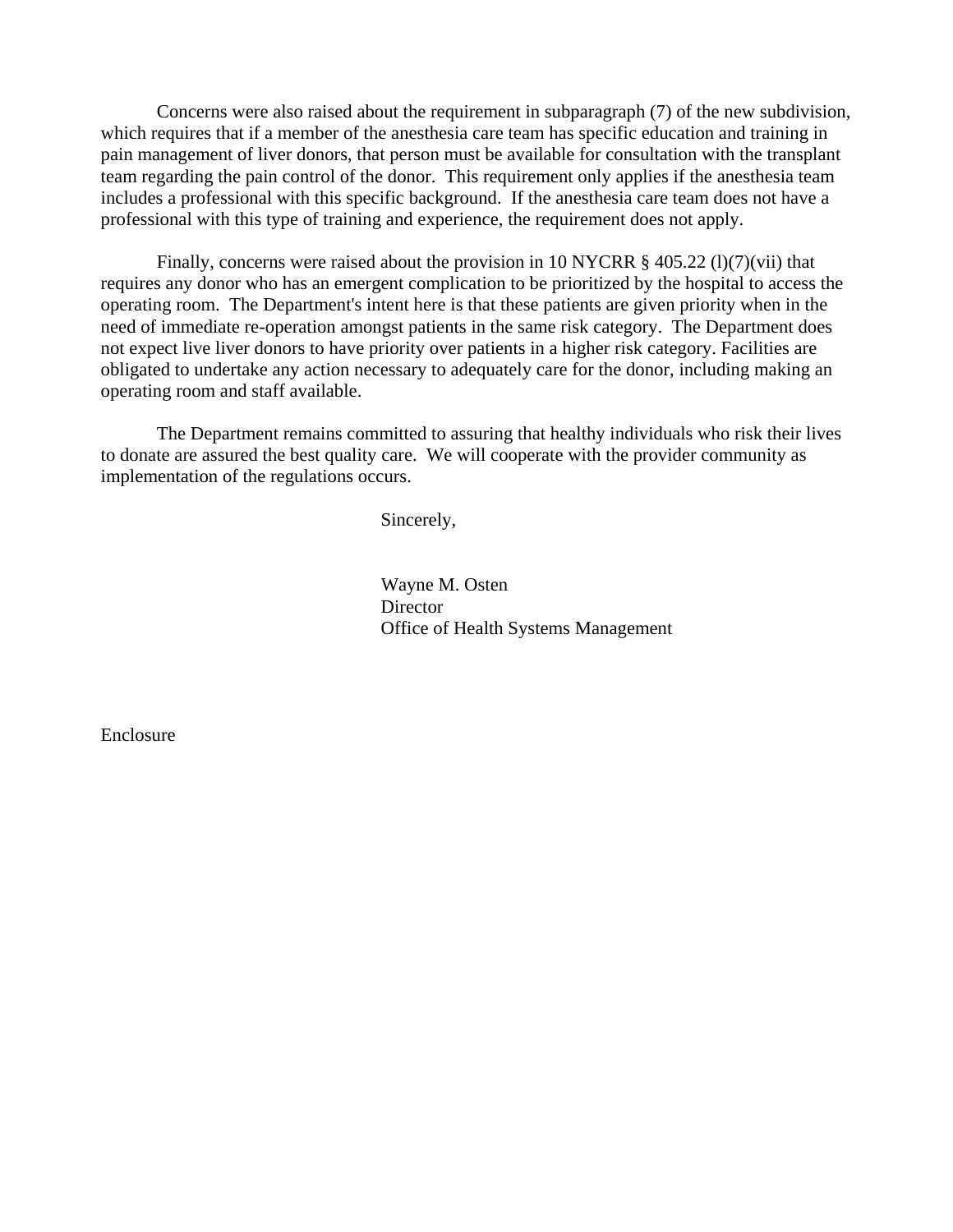#### **SUMMARY**

The proposed regulations amend section 405.22 of Part 405 of 10 NYCRR to add a new subdivision (l) to set standards for live adult liver transplantation services.

The regulations require any hospital performing live adult liver transplantation to establish an Independent Donor Advocate Team (IDAT) whose main interest is to be centered on the well being of the potential liver donor. The regulations outline the team's composition, characteristics and responsibilities. The main responsibilities are to educate the potential donor on all aspects of live adult liver donation, evaluate the potential donor's medical and psychosocial suitability for donation, and support the potential donor through the entire decision-making and donation process. Upon completing its evaluation, the team is required to provide written recommendations to the donor surgeon regarding the potential donor's suitability for organ donation.

The IDAT is required to structure a process of "informed choice" designed to provide the potential donor with all the information necessary to make an informed decision and emphasize that the decision to donate is not a foregone conclusion. Specific information about the donation process and the medical, psychosocial and financial risks must be provided to the donor. The IDAT must also assess the potential donor's understanding of the procedure and risks, as well as the extent to which the potential donor may feel coerced to donate. A two-week period of reflection is required between the determination by the IDAT and donor surgeon that the potential donor is a suitable candidate for organ donation and the actual signing of the informed consent document. The entire disclosure and consent process must be documented in the donor's medical record.

The regulations establish medical and psychosocial criteria for both the donor and the recipient. Minimum standards and staffing requirements are also established for the members of the surgical teams and anesthesia teams. Requirements for the postoperative period include care levels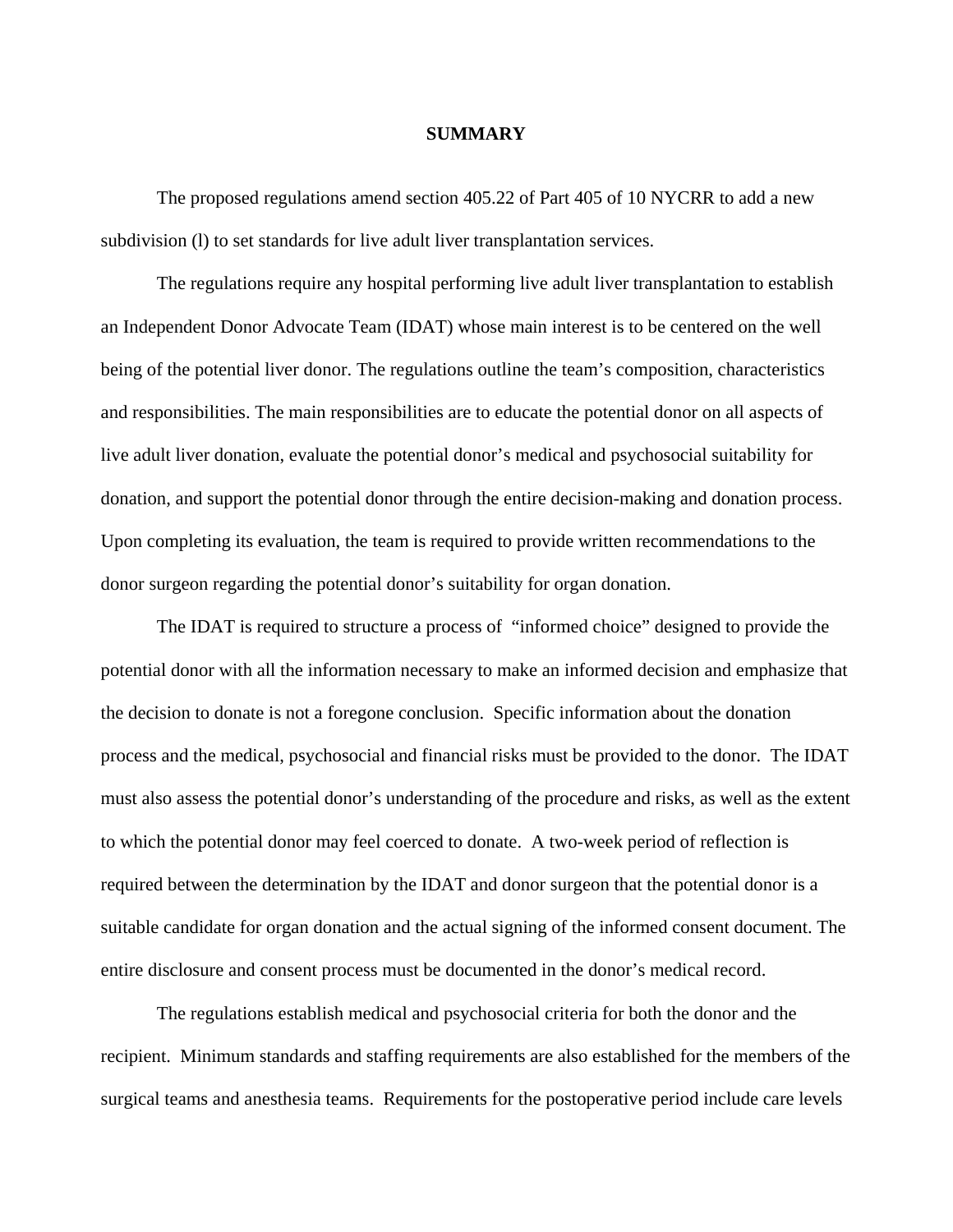for the donor, minimum medical and nursing staffing requirements and radiology service requirements.

The post discharge provisions require a follow-up appointment with the donor surgeon and coordination of continuing post-operative care with the donor's primary care physicians. Minimum standards for post-discharge medical testing are established as well as a requirement for psychosocial follow-up as needed. The hospital is also required to attempt to follow donors for their lifetime to monitor the medical and psychosocial effects of donation and to report this data to the Department of Health.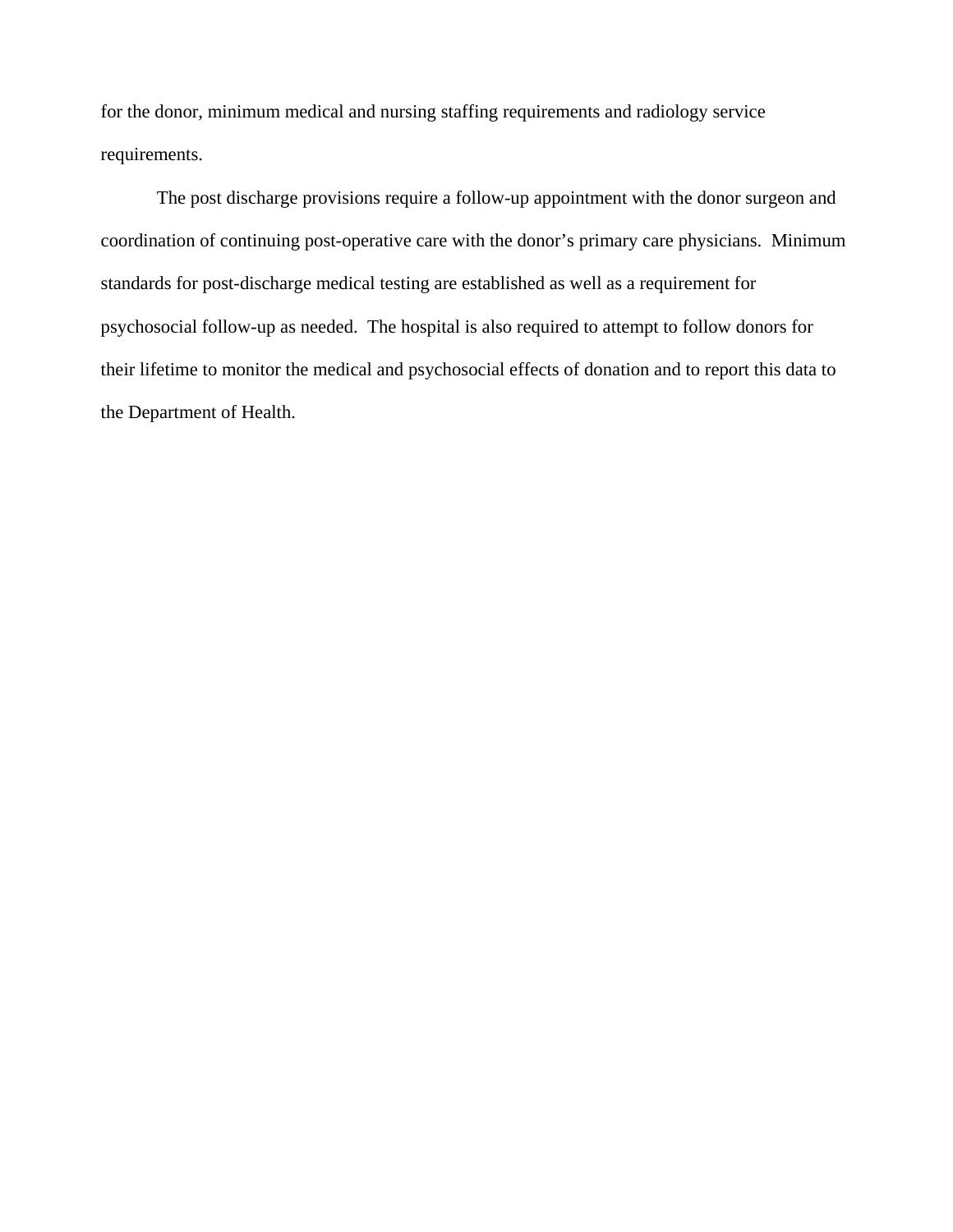Pursuant to the authority vested in the State Hospital Review and Planning Council and the Commissioner of Health by section 2803 of the Public Health Law, section 405.22 of Part 405 of Title 10 (Health) of the Official Compilation of Codes, Rules, and Regulations of the State of New York is hereby amended to be effective upon publication of a Notice of Adoption in the New York State Register:

A new subparagraph (iv) is added to paragraph (1) of subdivision (b) of Section 405.22 to read as follows:

(iv) Patient shall generally refer to both the donor patient and recipient patient except that  $405.22(b)(2)(iv)$ , (v) and (vi)(a) shall refer to a recipient only.

Section 405.22 subparagraph (vii) of paragraph (2) of subdivision (b) is amended as follows:

(vii) There shall be an organized system for follow-up of [transplant] patients after discharge which maintains records on the long-term survival of persons who have received a transplant or who have made a live adult liver donation.

A new paragraph (6) is added to subdivision (b) of Section 405.22 to read as follows:

(6) Hospitals performing live adult liver donation transplants shall comply with the standards established in subdivision (l) of this section.

A new subdivision (l) is added to Section 405.22 to read as follows:

(l) Live Adult Liver Transplantation Services.

Hospitals performing live adult liver transplants shall comply with the requirements of this subdivision.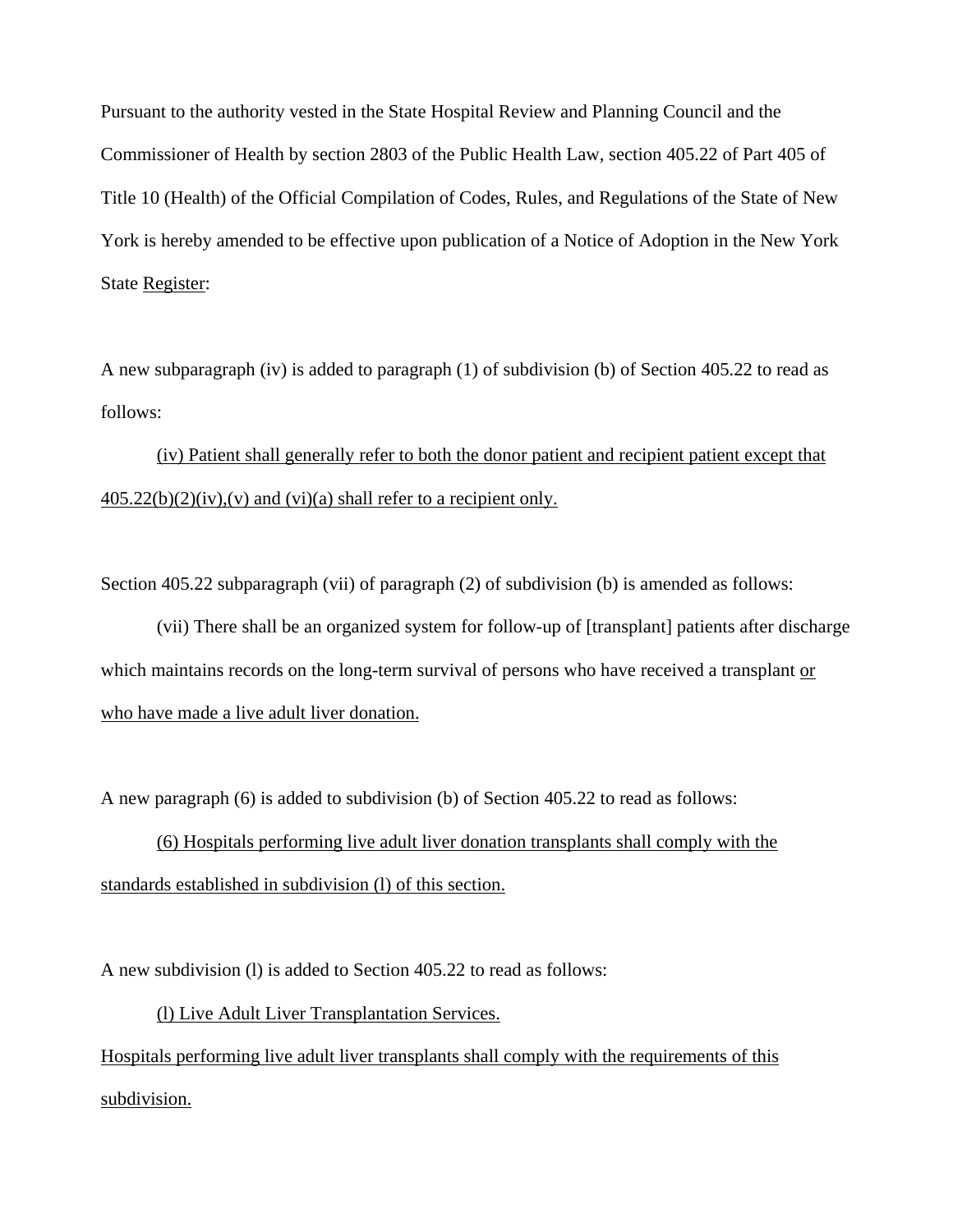(1) Independent Donor Advocate Team.

An independent donor advocate team shall be established for any live adult liver

transplantation program. This team's interests shall be centered on the well being of the live donor.

(i) Composition of the team:

The independent donor advocate team shall consist of, at a minimum, an internal medicine physician, a transplant coordinator/nurse clinician, a Licensed Master Social Worker, and a psychiatrist assigned to evaluate the live donor. The team shall include the participation of an ethicist, as appropriate.

(ii) Team Responsibilities:

The team's main responsibility is to support the donor, beginning with the donor evaluation process and continuing through donation, the postoperative period, to discharge and postdischarge. The team shall assist the donor in making informed decisions and balance external/family pressures to donate. Team members should evaluate the donor and make a recommendation concerning donor suitability and ensure that the needs of the donor are fulfilled promptly and in accordance with best medical practice.

The team shall:

*(a)* structure the process of informed choice (specifically stating informed "choice" instead of preordained "consent") and emphasize that the decision to donate is not a foregone conclusion;

*(b)* safeguard the interests and well being of the donor;

*(c)* explain the evaluation process, what to expect, what it means to be a donor;

*(d)* evaluate whether any choice made by the donor is informed and not coerced by:

*(1)* evaluating whether there is monetary or property enrichment for the donor;

*(2)* evaluating whether there is coercion to donate by family or others;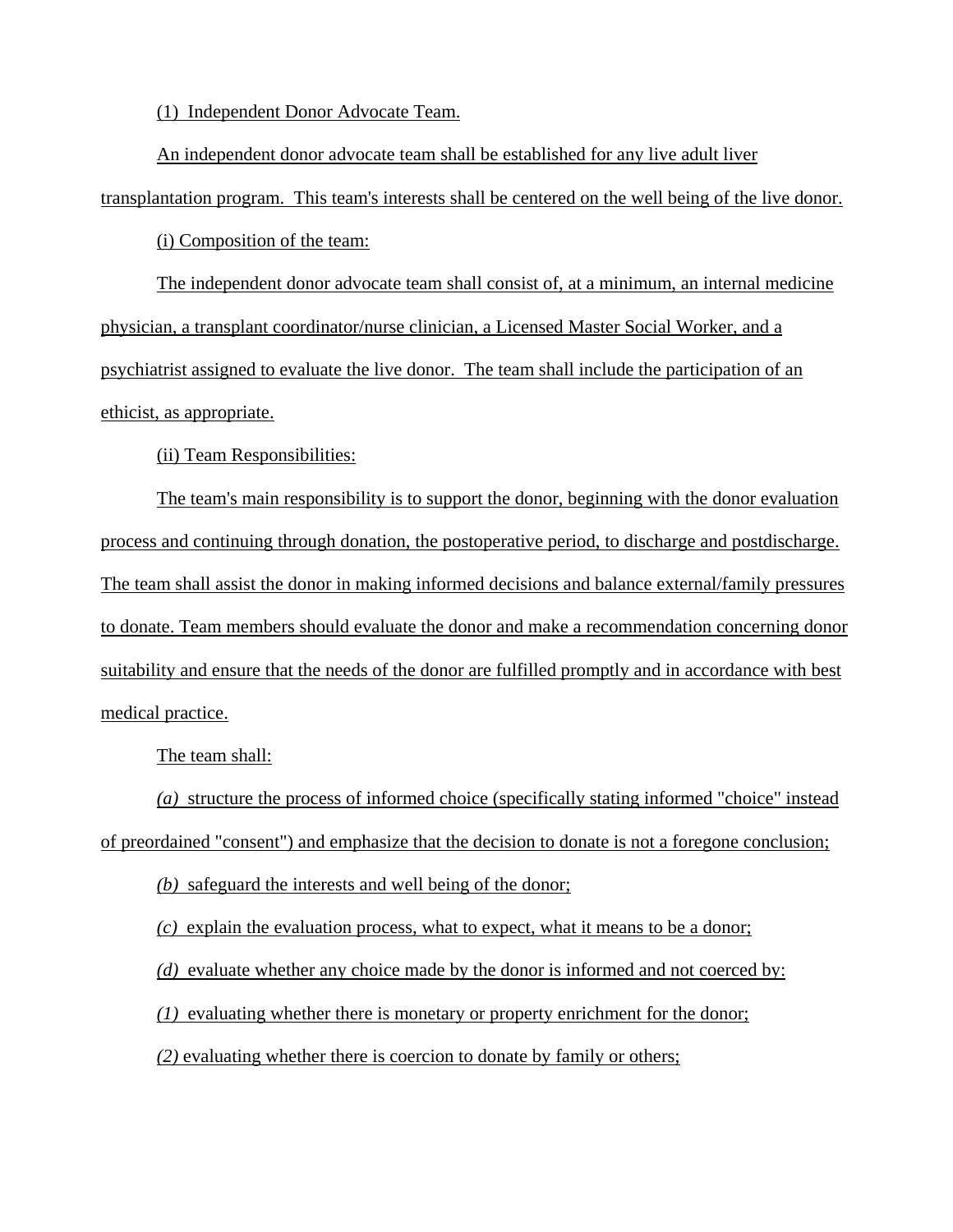*(3)* providing adequate information to the recipient to ensure his or her understanding regarding the risks to the donor;

*(4)* assessing the donor's intellectual and emotional capability of participating in a balanced discussion of potential risks and benefits;

*(5)* providing information to the donor about the medical, psychosocial, and financial implications of the live donation for the potential donor and about the recipient's options for cadaveric transplant, including risks and outcomes;

*(6)* ensuring the donor understands that he or she may decline to donate at any time prior to his or her surgery; and

(7) if requested by the donor, assisting the donor in the preparation of a general statement of unsuitability for donation which shall not include falsified medical information.

*(e)* consult with the surgical team regarding donor suitability before issuing a formal recommendation;

*(f)* transmit its findings in writing to the surgical team. The transmittal shall include the reasons for the independent donor advocate team's recommendation and annex any documents and consultations considered by the team in its deliberations. The final determination of donor suitability rests with the attending surgeons of the surgical team;

*(g)* determine jointly with the attending surgeons of the surgical team who shall meet with the potential donor to advise him or her of the final determination of donor suitability. At least one of the attending surgeons of the surgical team shall participate in such meeting. The potential donor will be advised of the independent donor advocate team's recommendation. Regardless of whether they participate in such meeting, all members of the independent donor advocate team shall make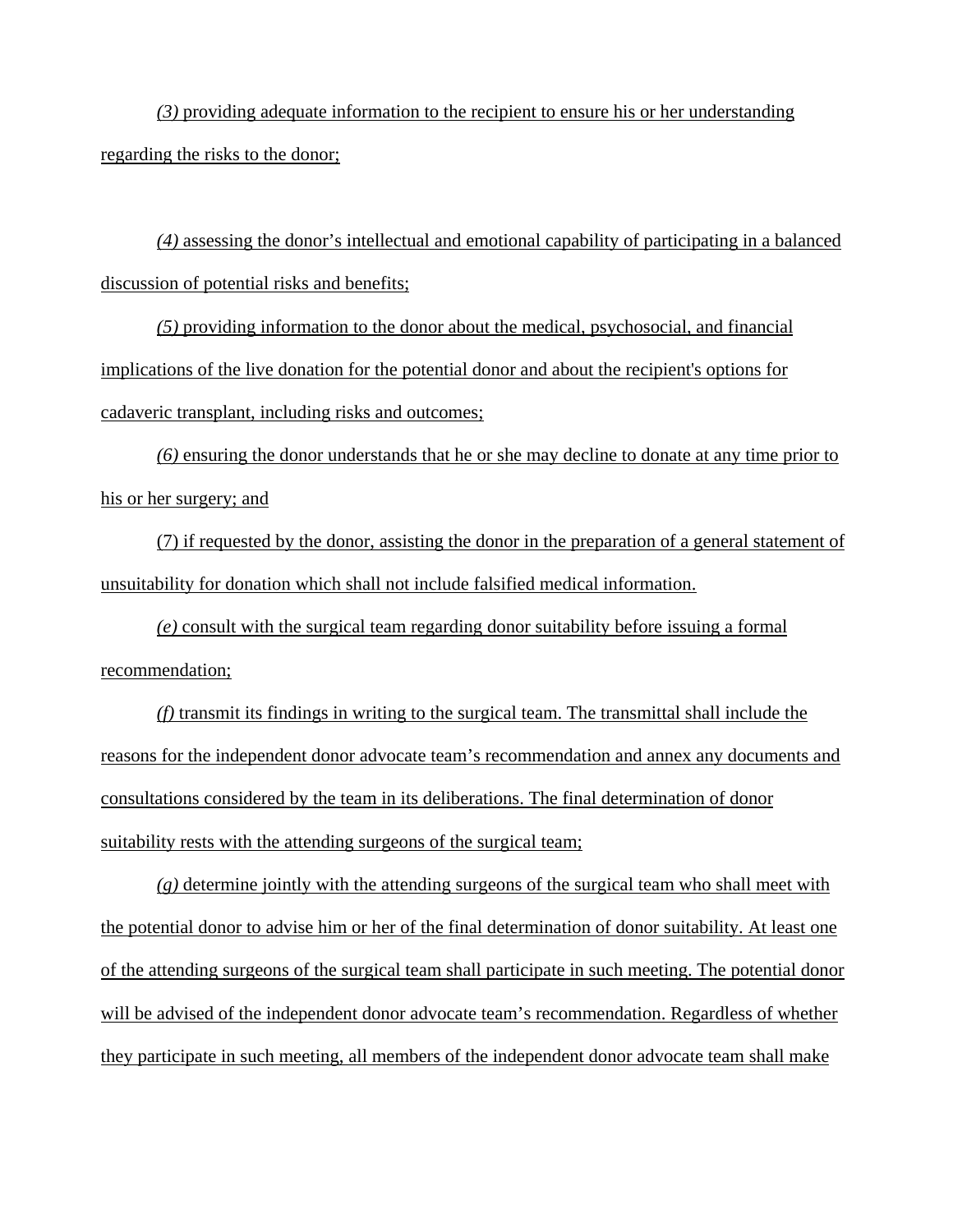themselves available to the potential donor upon his or her request to discuss the independent donor advocate team's recommendation; and

*(h)* assure there is continuity of care during hospitalization and assure that there are appropriate referrals for postdischarge care including follow up from medicine, psychiatry or social work, as needed.

(iii) Team Characteristics:

*(a)* The independent donor advocate team shall not receive direct financial or personal gains from recommending continuation of the donor's participation.

*(b)* The status of the independent donor advocate team or its members at the transplant center may not be affected by any activities undertaken on behalf of the donor, including recommending for or against donation.

*(c)* The independent donor advocate team shall be medically sophisticated in transplantation and aware of relevant statistics such as center volume and outcome data, and be able to explain such information to the potential donor.

*(d)* Each member of the team shall have sufficient preparation in his or her role to recommend that a specific donor not be a candidate when appropriate.

*(1)* All team members shall have a comprehensive working knowledge of liver disease and transplantation.

*(2)* The Licensed Master Social Worker shall be skilled in individual and family counseling, shall understand the entire donation process, and be able to provide information on financial issues and community resources.

*(e)* Once team members are designated by the center to serve on the independent donor advocate team, they shall participate in at least three donor evaluation processes per year.

(iv) Education of the donor: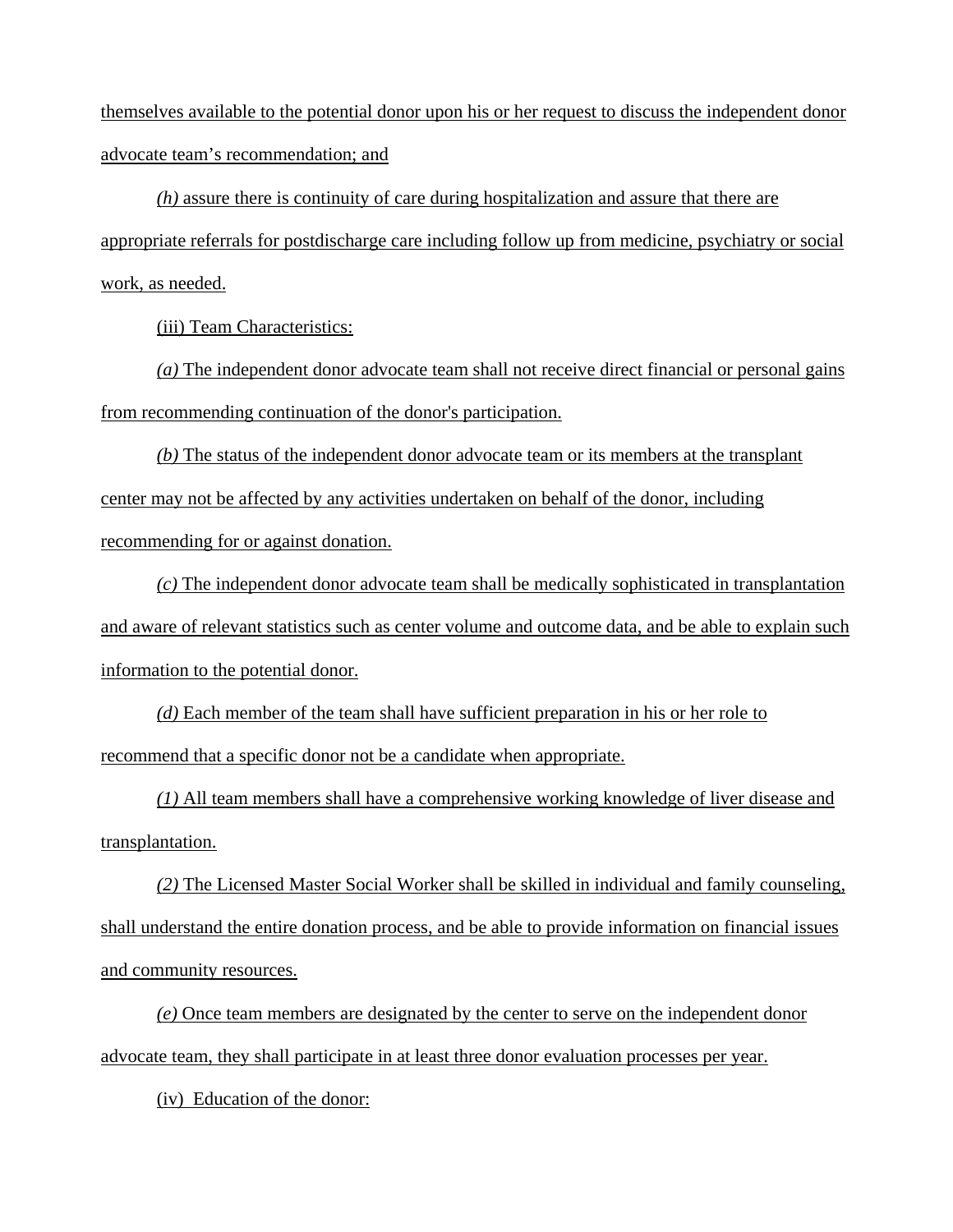In order to ensure that the potential donor has the knowledge and capacity to exercise an informed choice, the team shall do the following:

*(a)* Thoroughly evaluate the intellectual and emotional capacity of the potential donor to exercise legally and ethically adequate informed choice as described in paragraph (2) of this subdivision.

*(b)* Devise a process appropriate for each individual potential donor to inform him or her orally and in writing about the risks and benefits of medical interventions.

*(c)* Evaluate whether there is a thorough understanding of the elements of the decision.

*(d)* Evaluate whether the potential donor's decision is voluntary.

*(e)* Inform the potential donor that the donor advocate team members may recommend against donation and that the team's recommendation will be given significant consideration in the surgical team's decision. The reasons for the team's decision shall be explained to the donor.

*(f)* Advise the potential donor of the opportunity to discuss donation with others who have donated in the past and assist in making arrangements to do so, if requested by the donor.

(2) Informed Choice.

A person who gives consent to be a live adult liver donor shall be competent, willing to donate, free from coercion, medically and psychosocially suitable, fully informed of the risks and benefits as a donor, fully informed of the risks, benefits and any alternative treatments available to the recipient, have a vital emotional relationship with the recipient, and be likely to benefit in a way not involving the transfer of money or property. The following factors shall be present:

(i) Informed understanding:

*(a)* All information shall be presented to the potential donor in a language or manner understandable to him or her, consistent with his or her education level.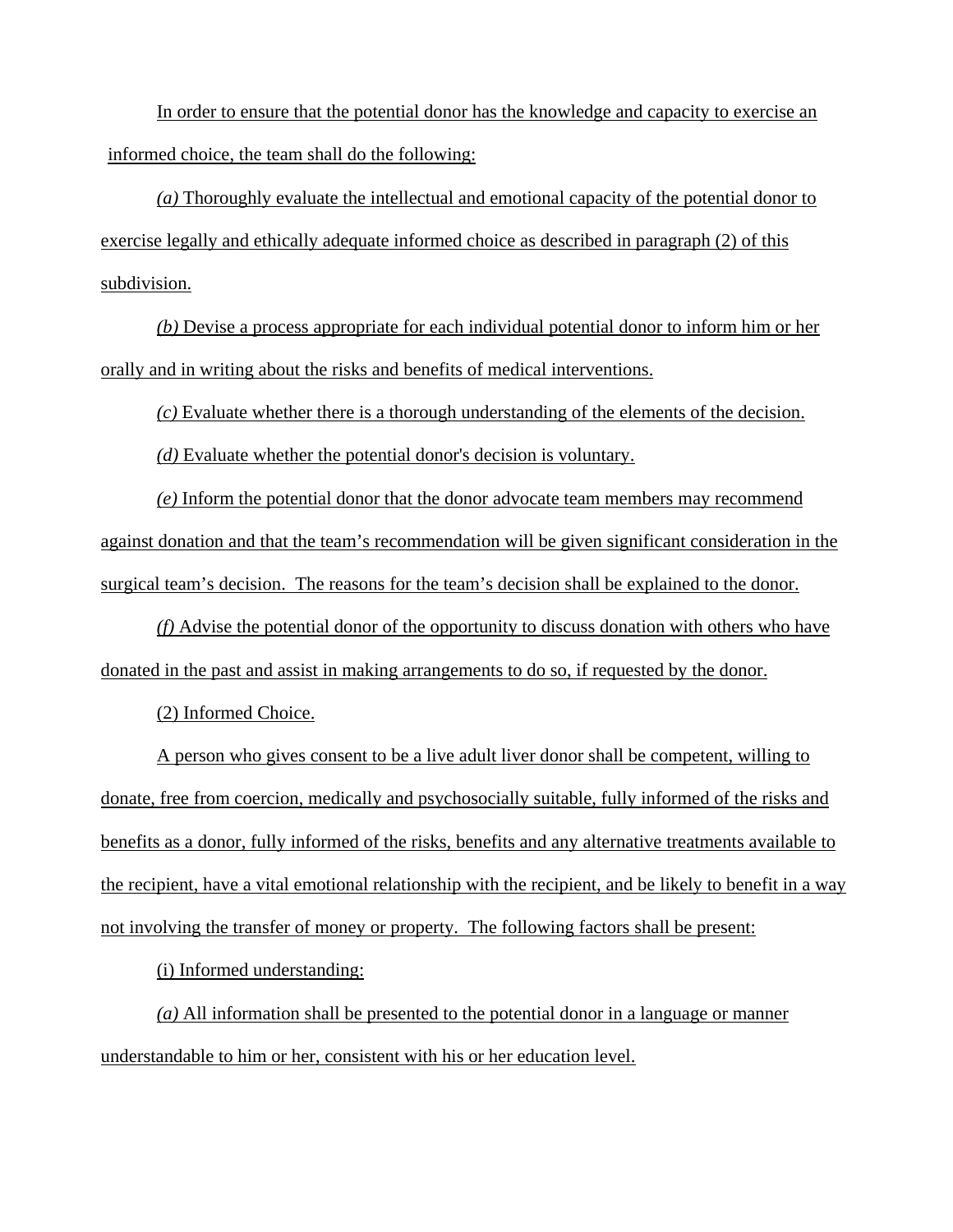*(b)* The potential donor shall be able to demonstrate that he or she understands the essential elements of the donation process, especially the risks associated with the procedure.

*(c)* Adequate time shall be allowed for the potential donor to understand and assimilate the information provided, ask questions and have questions answered.

*(d)* The donor's family/loved ones shall be given the opportunity to discuss openly with the independent donor advocate and surgical teams their concerns in a safe and nonthreatening environment.

*(e)* The potential donor shall understand the need for and agree and commit to postoperative, long-term follow-up and testing by the transplant center.

(ii) Disclosure Requirements:

*(a)* The donation process shall be explained to the potential donor and shall include:

*(1)* donor evaluation procedure;

*(2)* surgical procedure;

*(3)* recuperative period;

*(4)* short- and long-term follow-up care;

*(5)* alternative donation and transplant procedures;

*(6)* potential psychological benefits and detriments to donor;

*(7)* transplant center and surgeon-specific statistics of donor and recipient outcomes;

*(8)* confidentiality of the donor's information and decision;

*(9)* donor's ability to opt out at any point in the process;

*(10)* information about how the transplant center will attempt to follow the health of the donor for life;

*(b)* The transplant team and the independent donor advocate team shall disclose their institutional affiliations to the potential donor.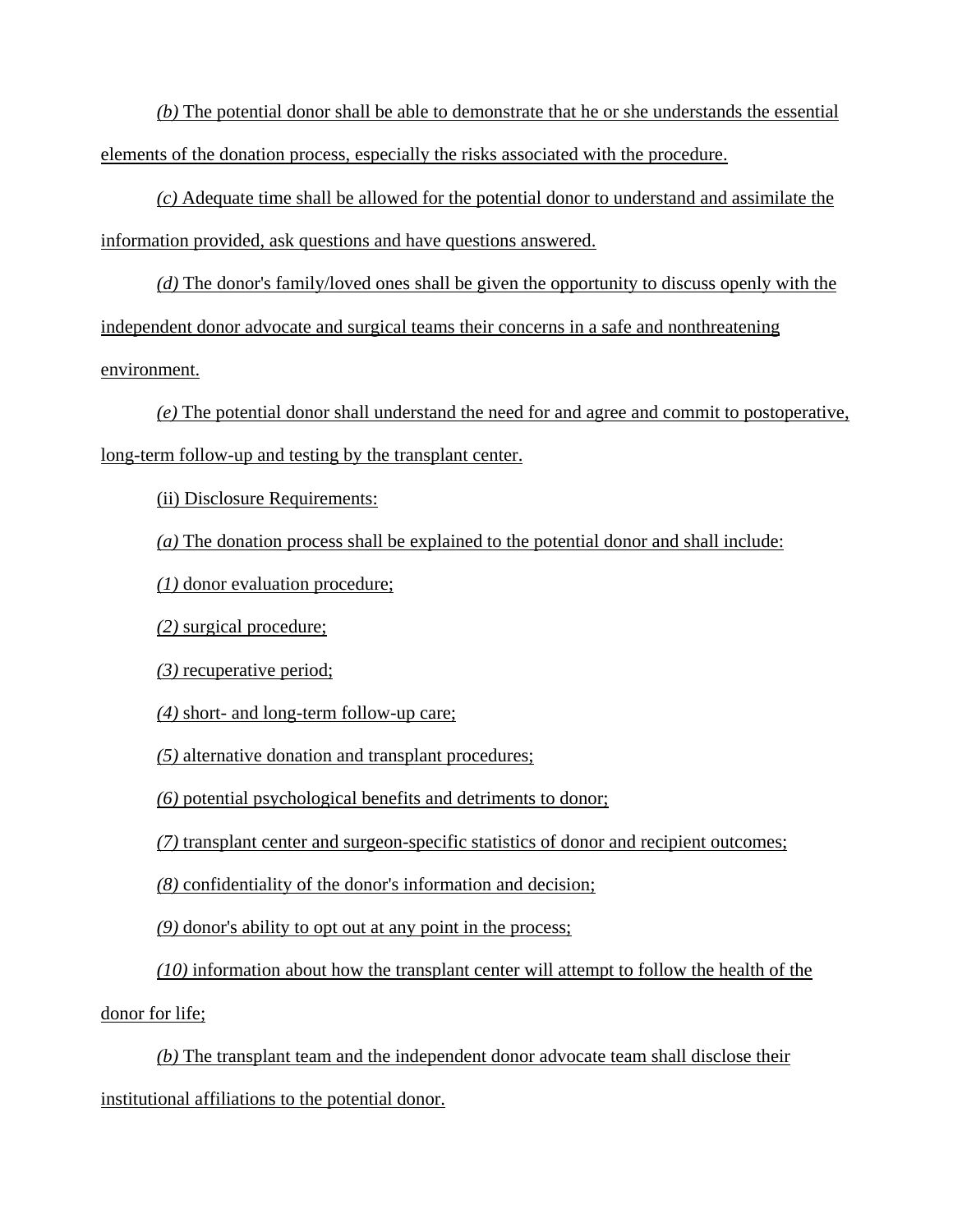*(c)* There shall be a two-week period of reflection and reaffirmation of the decision to donate subsequent to the completion of the medical work-up and the surgical team's final approval to proceed before the potential donor signs the consent for the donation procedure.

*(d)* Consistent with the patients' rights provisions of paragraph 405.7 (a)(7) of this Part, non-English speaking candidates and hearing-impaired candidates shall be provided with a non-family interpreter who understands their language and culture.

*(e)* A member of the independent donor advocate team shall witness the potential donor signing the consent document for the procedure.

(iii) Risks.

Risks shall be fully explained to the potential donor. The explanation shall include:

*(a)* Physical

*(1)* potential for surgical complications including risk of donor death;

*(2)* potential for liver failure and the need for liver transplant, including increased risks

associated with advanced age, such as reduced regeneration.

*(3)* potential for other medical complications including long-term complications;

*(4)* scars;

*(5)* pain;

*(6)* fatigue;

*(7)* abdominal and/or bowel symptoms such as bloating and nausea.

*(b)* Psychosocial

*(1)* potential for problems with body image;

*(2)* possibility of recipient death;

*(3)* possibility of recipient rejection and need for retransplantation;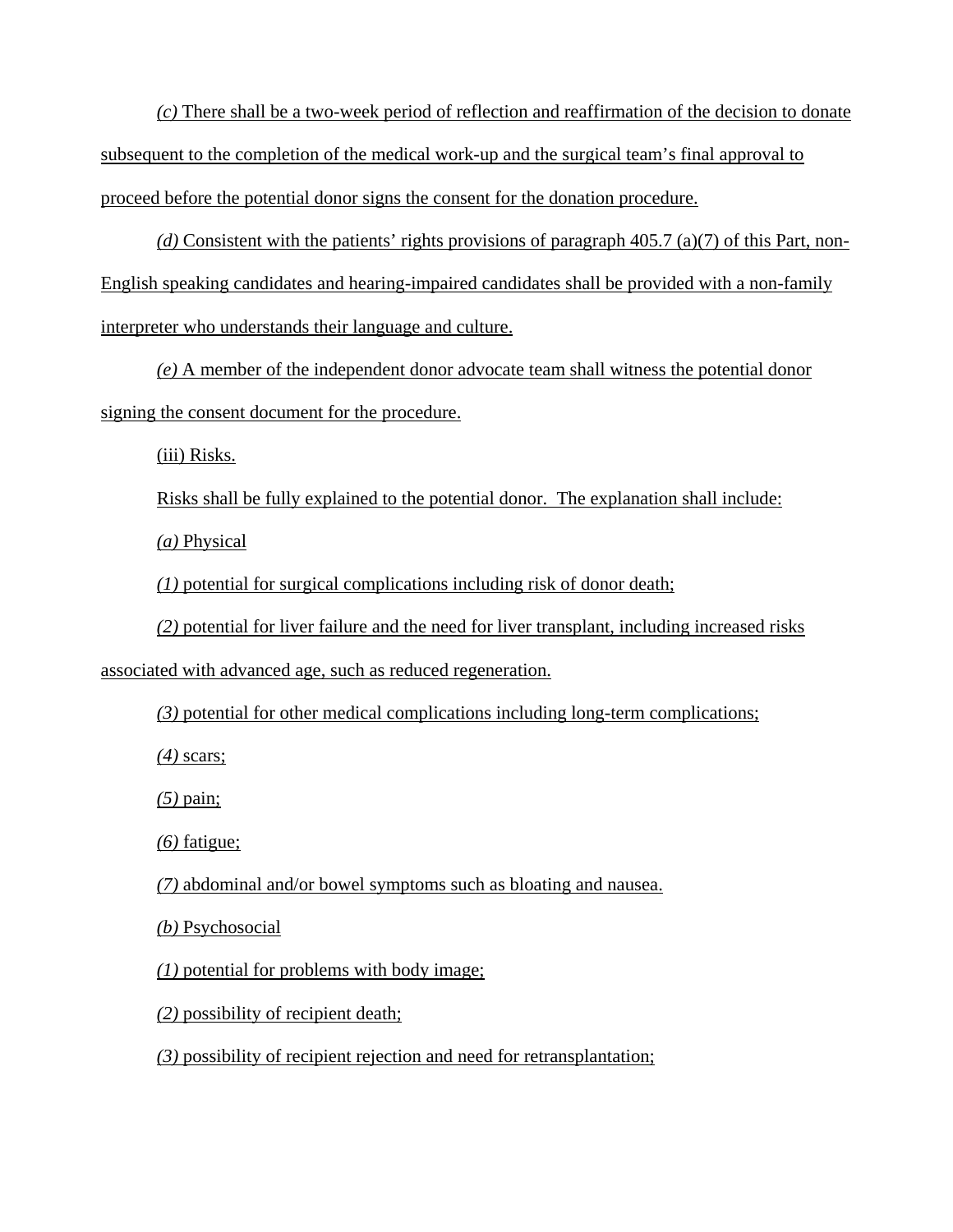# *(4)* possibility of recurrent disease in recipient such as hepatitis C or hepatocellular

carcinoma;

- *(5)* possibility of adjustment disorder postsurgery;
- *(6)* impact on donor's family;
- *(7)* impact on recipient's family;

*(8)* potential impact of donation on the donor's lifestyle.

*(c)* Financial

*(1)* out-of-pocket expenses;

*(2)* childcare costs;

*(3)* possible loss of employment;

*(4)* potential impact on ability to obtain future employment;

*(5)* potential for disability benefits and need for assistance completing relevant paperwork;

*(6)* impact on ability to obtain health and life insurance.

(iv) Documentation.

The entire disclosure and consent process shall be documented in the donor's medical

record, which shall be maintained separate and distinct from the recipient's medical record.

(3) Primary Medical Evaluation.

A medical evaluation of the potential donor shall be made by a qualified attending physician

member or members of the medical staff. The following are minimum criteria that the donor must

meet:

(i) absence of systemic disease or probable future occurrence;

(ii) absence of current or past impairment to any vital organ;

(iii) absence of vulnerability to infection or blood loss or delayed wound healing; and

(iv) be 18 years of age or older.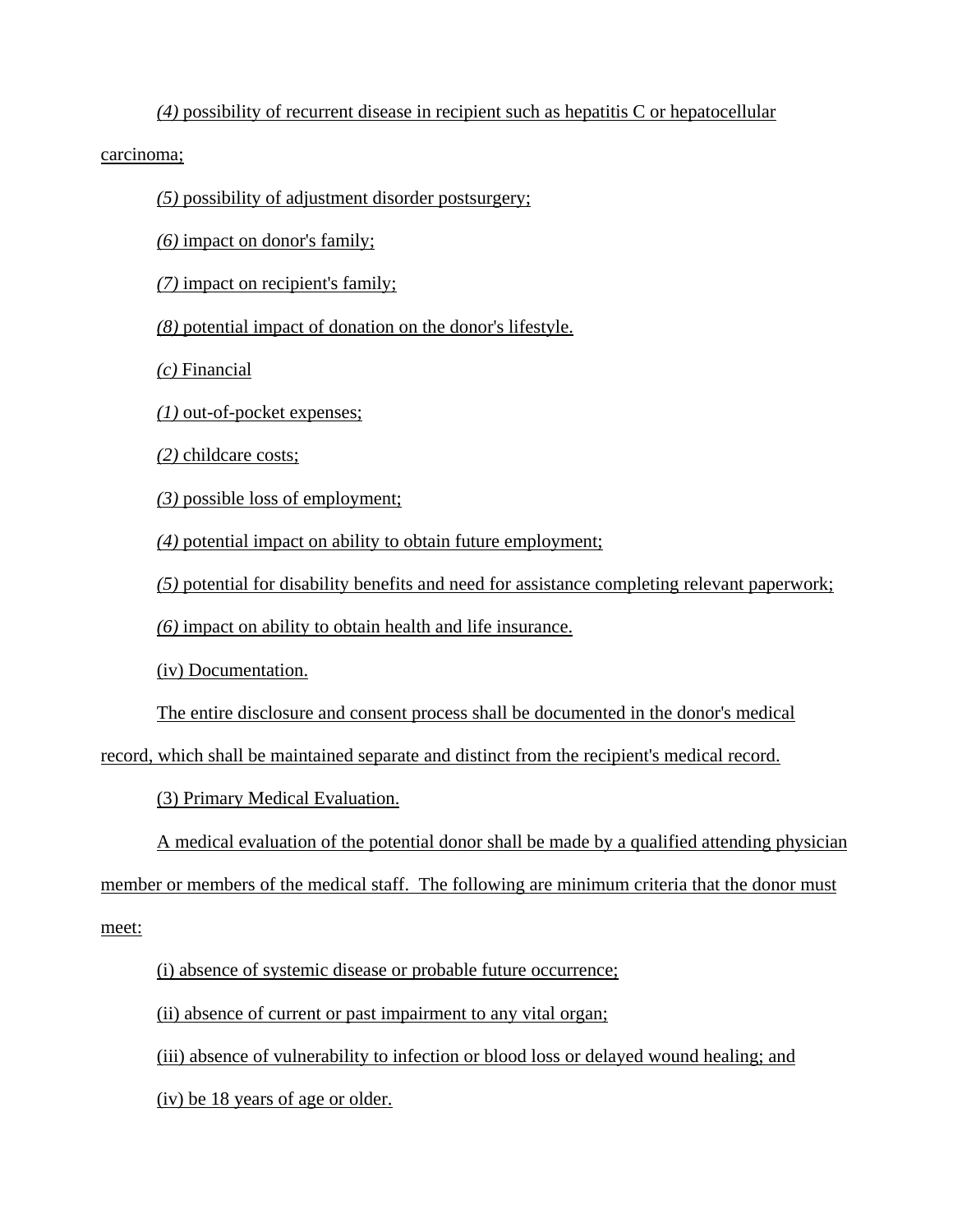(4) Psychiatric and Social Work Requirements.

(i) the donor should have a vital emotional relationship with the recipient and be likely to benefit in a way not involving the transfer of money or property.

(ii) a psychiatric and psychosocial evaluation of the potential donor shall be made by the psychiatrist and social worker members of the donor advocate team. The evaluation shall include, but not be limited to, consideration of the donor's current and past history of psychiatric illness, physical abuse, sexual abuse, alcohol abuse and substance abuse.

(iii) Social work services shall be provided in accordance with Section 405.28 of this Part as well as any additional requirements established in this subdivision.

(5) Recipient Criteria.

The transplant center must establish written policies and procedures governing recipient eligibility for live adult liver donation. At a minimum, such policies and procedures shall:

(i) ensure the patient is listed on the cadaveric liver transplant waiting list developed in accordance with the national eligibility criteria for cadaveric donation;

(ii) ensure the recipient has received information regarding specific risks and benefits, alternative treatments and expected outcome of the transplantation;

(iii) establish conditions which require recipient exclusion; and

(iv) ensure that the benefits to both the donor and the recipient outweigh the risks before any living liver transplant is performed.

(6) Perioperative Care Requirements.

(i) The donor surgeon shall have the primary responsibility for the donor's care and welfare throughout his or her hospital stay.

(a) The donor surgeon is responsible for making the final determination regarding a donor's suitability after reviewing and considering the donor's medical, psychological, and social history;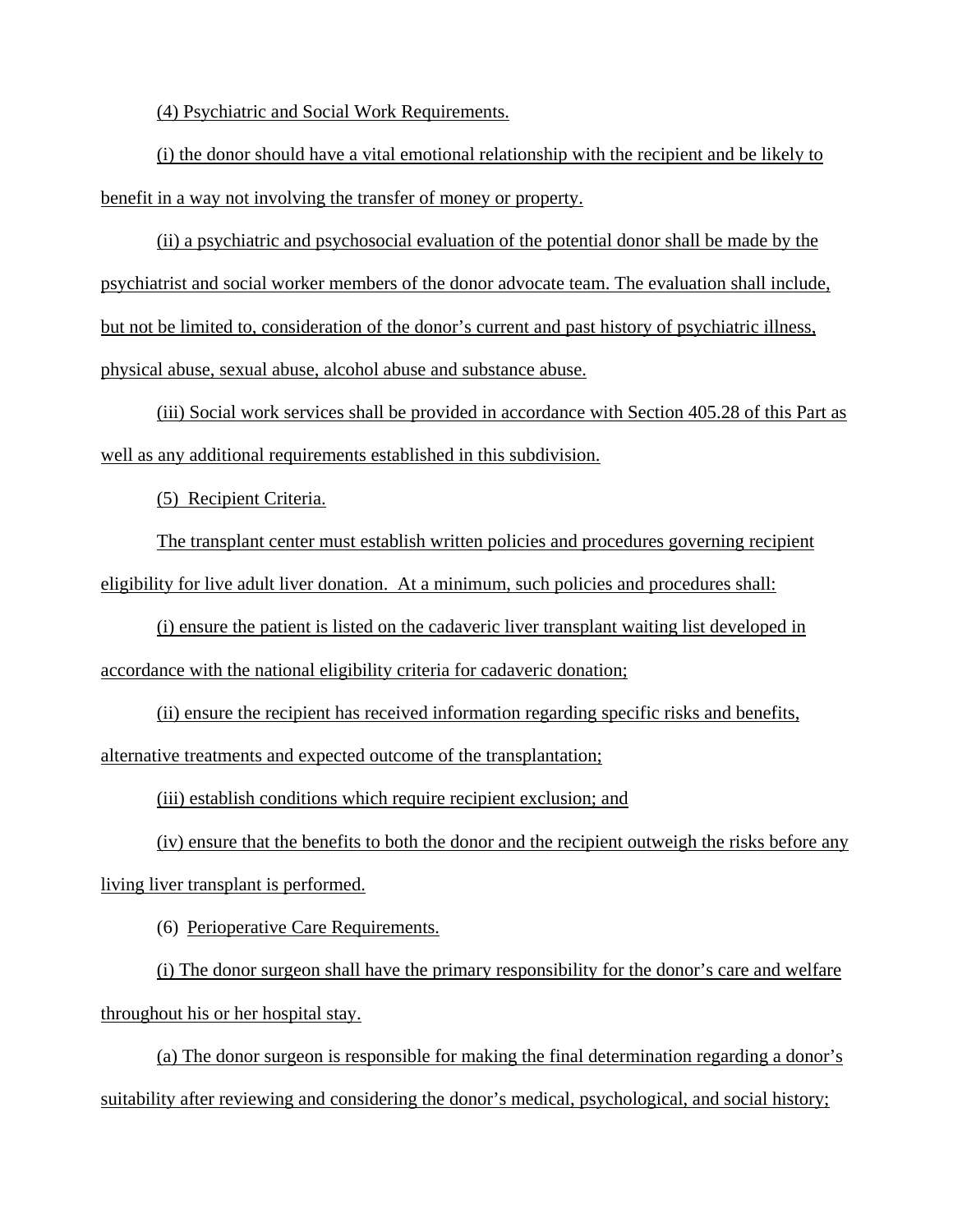the donor's current medical, psychological and social status; the recommendation of the independent donor advocate team; all consultative reports; and the standards set forth in this subdivision.

(b) If the donor surgeon decides to proceed with a donation after receiving an adverse recommendation from the independent donor advocate team, the physician shall document the reasons for doing so in the patient's medical record.

(ii) Transplant centers shall have the ability to allow donors to bank a minimum of one unit of blood before surgery.

(iii) Surgeries may be scheduled only when sufficient staffing will be available for the postoperative period;

(iv) The transplant coordinator, or another team member, shall provide regular updates to the families/significant others of both the donor and recipient during the surgical procedures.

(v) Surgical Team Requirements:

*(a)* At least two liver transplant attending surgeons with experience as established in clause *(e)* of this paragraph shall participate in the surgery on the donor. These two surgeons shall be present for the critical parts of the surgery including the liver parenchymal transection. They both shall be available and scrubbed if needed for complications, however, only one surgeon need be present for the remainder of the donor operation.

*(b)* A third liver transplant attending surgeon shall be present in the recipient operating room. This surgeon must have experience in cadaveric liver transplantation but does not necessarily need expertise in live donor resectional surgery.

*(c)* All three surgeons shall be board certified or board admissible in general surgery or have foreign certification determined to be equivalent by the New York State Department of Health.

*(d)* All three surgeons shall have demonstrated experience in liver transplant surgery.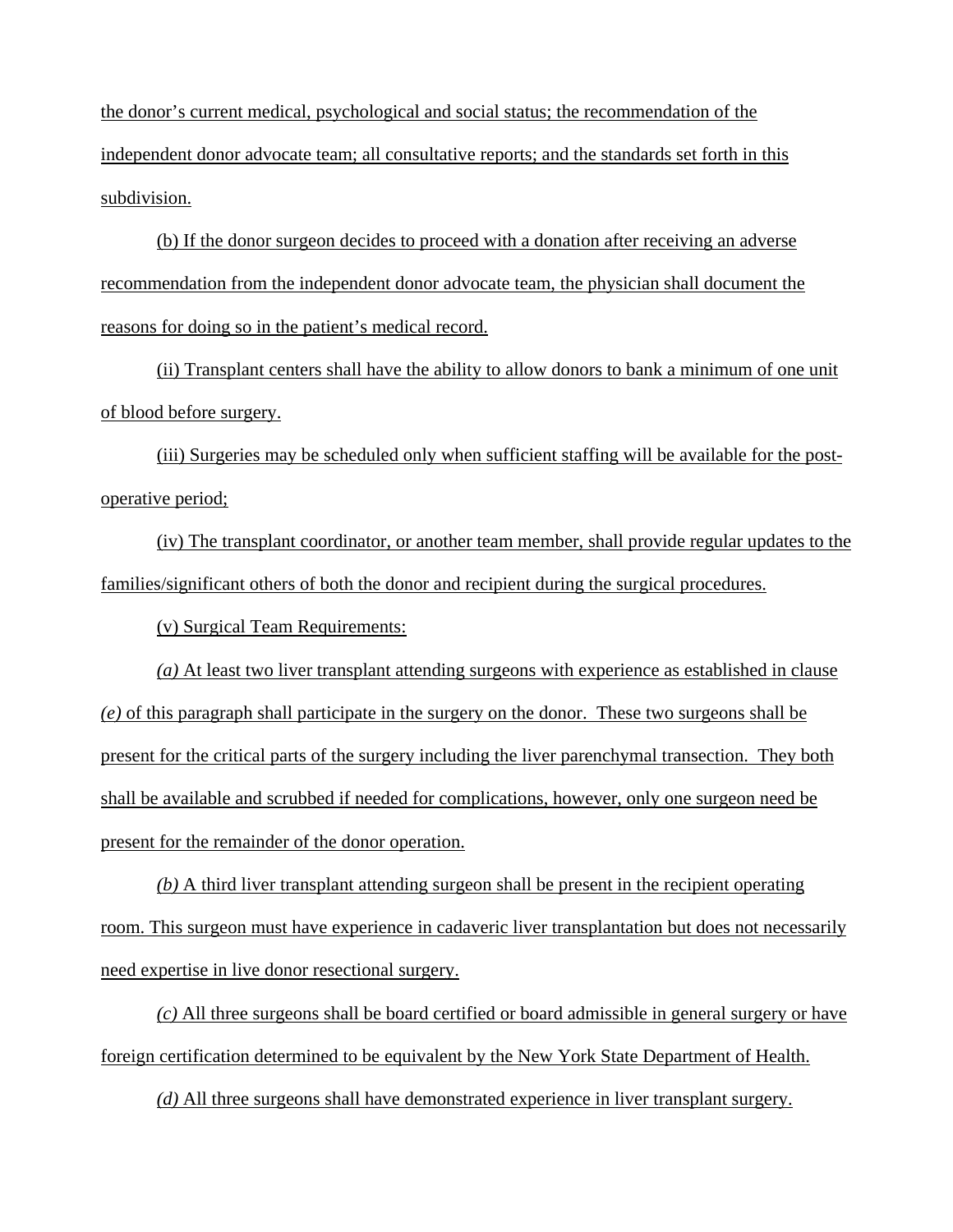*(e)* Except as provided in clause *(f)* below, each of the two surgeons required to participate in the critical parts of the surgery shall have demonstrated experience in live donor hepatectomy (15 procedures) or demonstrated experience in major hepatobiliary resectional surgery (20 procedures) or surgical fellowship at an American Society of Transplant Surgeons (ASTS) approved liver transplant fellowship program (or an equivalent acceptable to the Department) with demonstrated experience (15 procedures) with live donor hepatectomy. This shall include written verification by the fellowship program director or by the director of the supervising transplant program of hands-on training at an institution performing live donor hepatectomy.

*(f)* For a new program with no experience in live donor adult liver transplantation, surgeons shall have demonstrated experience in major hepatobiliary resectional surgery (20 procedures). Surgeons shall also visit an established program and observe a minimum of five cases. Written verification shall be obtained from the director of the hosting program and retained in the surgeon's personnel file.

(vi) Anesthesia Requirements:

*(a)* There shall be two separate attending anesthesiologists; one each for the live adult liver transplantation donor and recipient operations. These anesthesiologists shall be present for the critical anesthetic and surgical portions of the procedures and immediately available at all other times. As one case is completed, either anesthesiologist may take responsibility for the ongoing case. The anesthesiologists shall have experience in liver transplant anesthesia and/or major hepatic resection surgery and/or cardiac surgery anesthesia;

*(b)* There shall be two separate anesthesia teams in two operating rooms (one for the donor, one for the recipient);

*(c)* These teams shall each be directed by a separate attending anesthesiologist for the live donor and the recipient procedure. In addition to the attending anesthesiologist who shall be present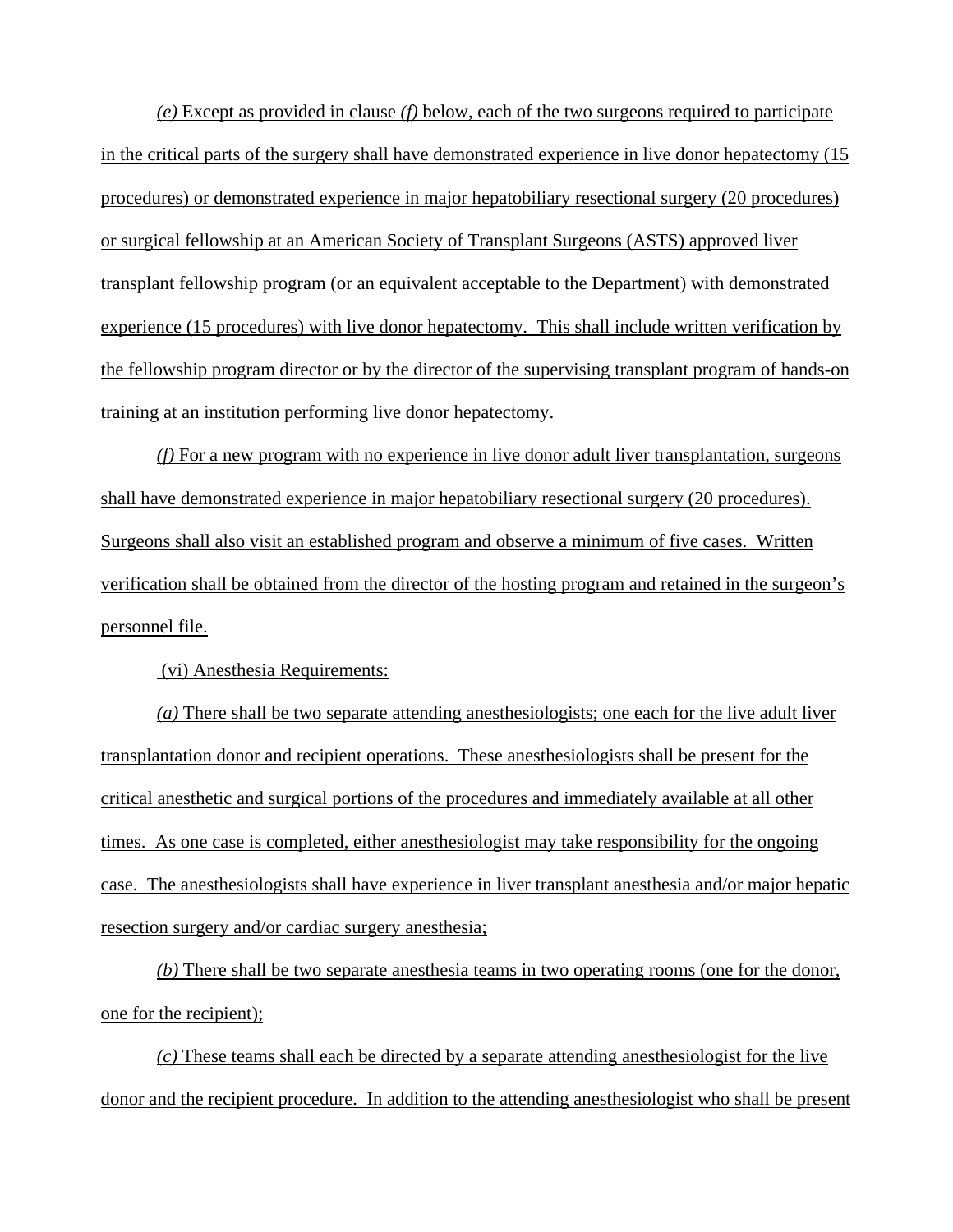as specified in clause *(a)* above, at least one member of the anesthesia team who is an anesthesiologist, chief resident, fellow (postgraduate year 3, 4, or 5), and/or qualified certified registered nurse anesthetist shall be present and responsible, under the direction of the attending anesthesiologist, for the evaluation and care of the patient through all phases of the procedure pertaining to the administration of, and recovery from, anesthesia. All team members shall have ongoing education and training in liver and/or cardiac surgery and have had anesthesia responsibility for major liver resections.

(7) Postoperative Care Requirements.

Donors shall receive postoperative care consistent with the following:

(i) Day 0-1: Live adult liver donors shall receive intensive care (ICU or PACU);

(ii) Day 2: If stable and cleared for transfer by the transplant team, donors shall be cared for in a hospital unit that is dedicated to the care of transplant recipients or a hospital unit in which patients who undergo major hepatobiliary resectional surgery are cared for. Liver donors should not at any time be cared for on any other unit unless a specific medical condition of the donor warrants such a transfer and the transfer is documented in the donor's medical record;

(iii) The donor shall be evaluated at least daily by one of the qualified liver transplant attending physicians with documentation in the medical record;

(iv) The transplant team shall be responsible for the pain management of the donor. In institutions where a pain management team is available, the transplant team may delegate its responsibility to this team. However, there shall be a written protocol in place for assessment and management of donor pain;

(v) If there is an identified member of the anesthesia care team with specific education and training in pain management of liver donors, that person shall be available for consultation with the transplant team regarding the pain control of the donor;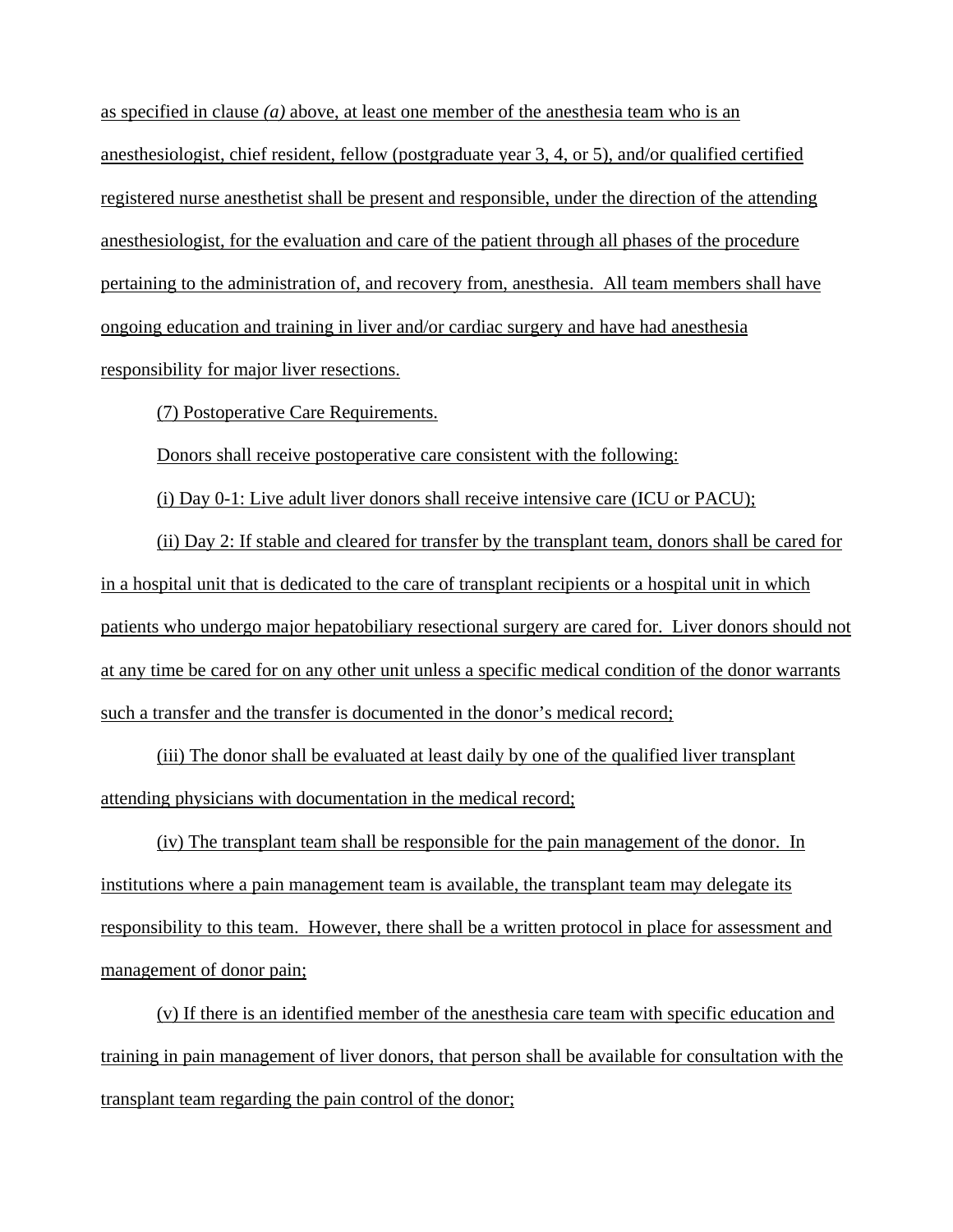(vi) The patient care staff shall be familiar with the common complications associated with the donor and recipient operations and have appropriate monitoring in place to detect these problems should they arise; and

(vii) If there is an emergent complication requiring reoperation, these patients shall be prioritized by the hospital for access to the operating room by the institution.

(8) Medical Minimum Staffing Requirements.

(i) There shall be 24-hour/seven day-a-week continuous coverage of the transplant service by general surgery residents at the postgraduate year 2 level or higher, transplant fellows, nurse practitioners or physician assistants. Between the hours of 6 p.m. and 8 a.m. and at all times on weekends and holidays, the covering residents, fellows, nurse practitioners, or physician assistants should be dedicated to the transplant service and not covering other surgical or nonsurgical patients. An attending transplant surgeon should be available immediately as a resource for the residents, fellows, nurse practitioners or physician assistants at all times.

(ii) Any patient with abnormal vital signs or unusual symptoms as identified by the registered professional nurse shall be evaluated immediately by the medical staff. Notification to the appropriate senior medical staff member (fellow, chief resident, attending) shall be made within 30 minutes in accordance with written hospital polices and procedures.

(9) Nursing Minimum Staffing Requirements.

(i) Nursing staff shall have ongoing education and training in live donor liver transplantation nursing care (donor and recipient). This shall include education on the pain management issues particular to the donor. The registered professional nursing ratio shall be at least one registered professional nurse for every two patients (1:2) in the ICU/PACU level setting, increased as appropriate for the acuity level of the patients.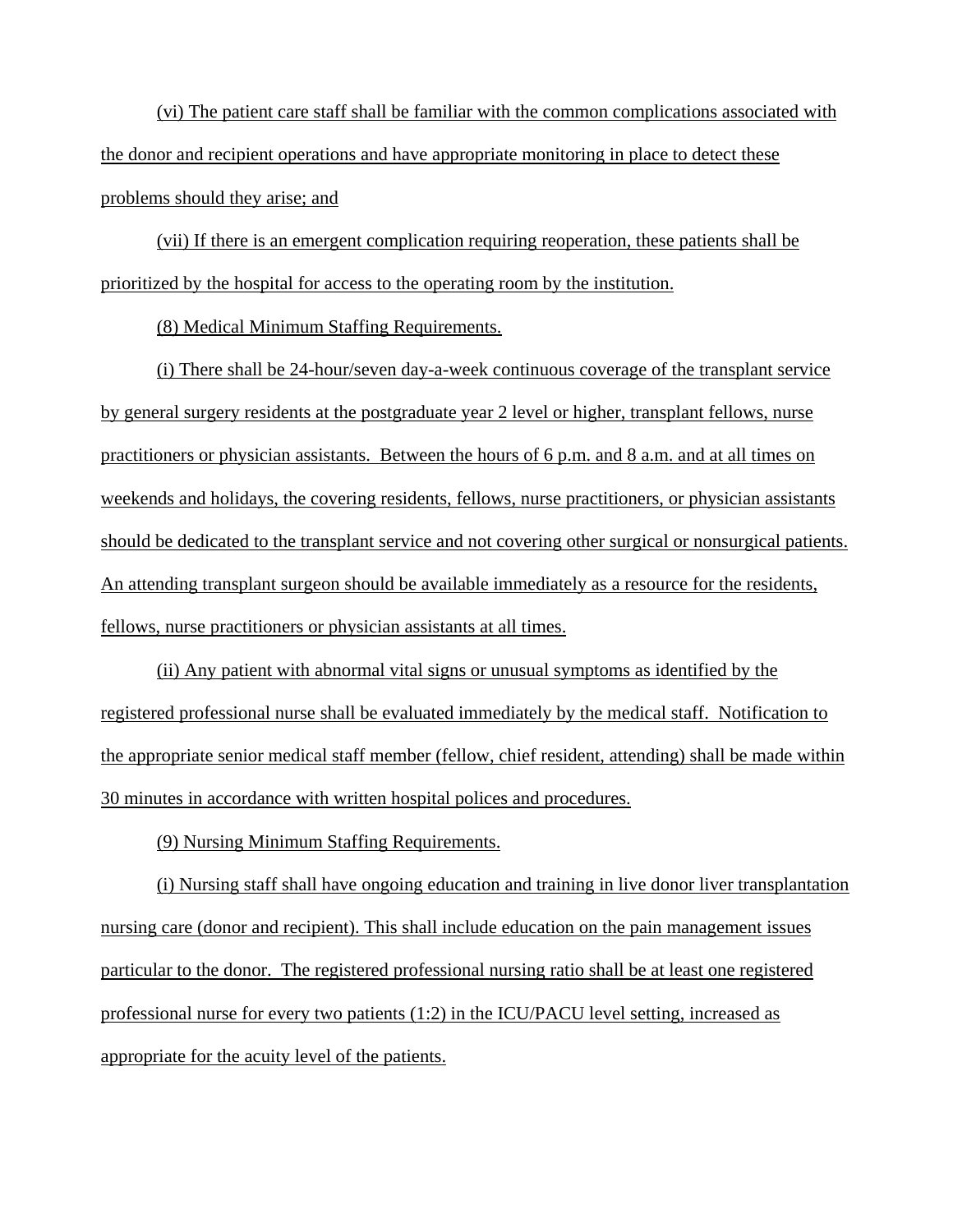(ii) After the donor is transferred from the ICU/PACU, the registered professional nursing ratio shall be at least 1:4 on all shifts, increased as appropriate for the acuity level of the patients.

(iii) The same registered professional nurse shall not take care of both the donor and the recipient.

(iv) The nursing service shall provide the potential donor with pre-surgical information and shall offer the potential donor a tour of the unit before surgery.

(v) The names and beeper numbers of the transplant team shall be posted on all units receiving transplant donors.

(10) Radiology Service Requirements.

(i) Hospitals performing live adult liver transplantation shall have adequate radiological staff support including:

*(a)* a radiologist with demonstrated experience in evaluating preoperative imaging studies of a potential liver donor including computerized tomography (CT scan) or magnetic resonance imaging (MRI) with respect to liver volume estimates (right and left lobe) and detailed vascular and biliary anatomy;

*(b)* a radiologist with expertise in reviewing imaging studies in liver transplant recipients; and

*(c)* radiologists with experience in interventional procedures (angiography) and ultrasound imaging studies in the live donor and liver transplant recipient (who should be available at all times including weekends and between the hours of 6 p.m. and 8 a.m.).

(ii) If there is an emergent complication requiring radiology services, these patients should be prioritized for access to radiology services by the hospital.

(11) Discharge Planning Requirements.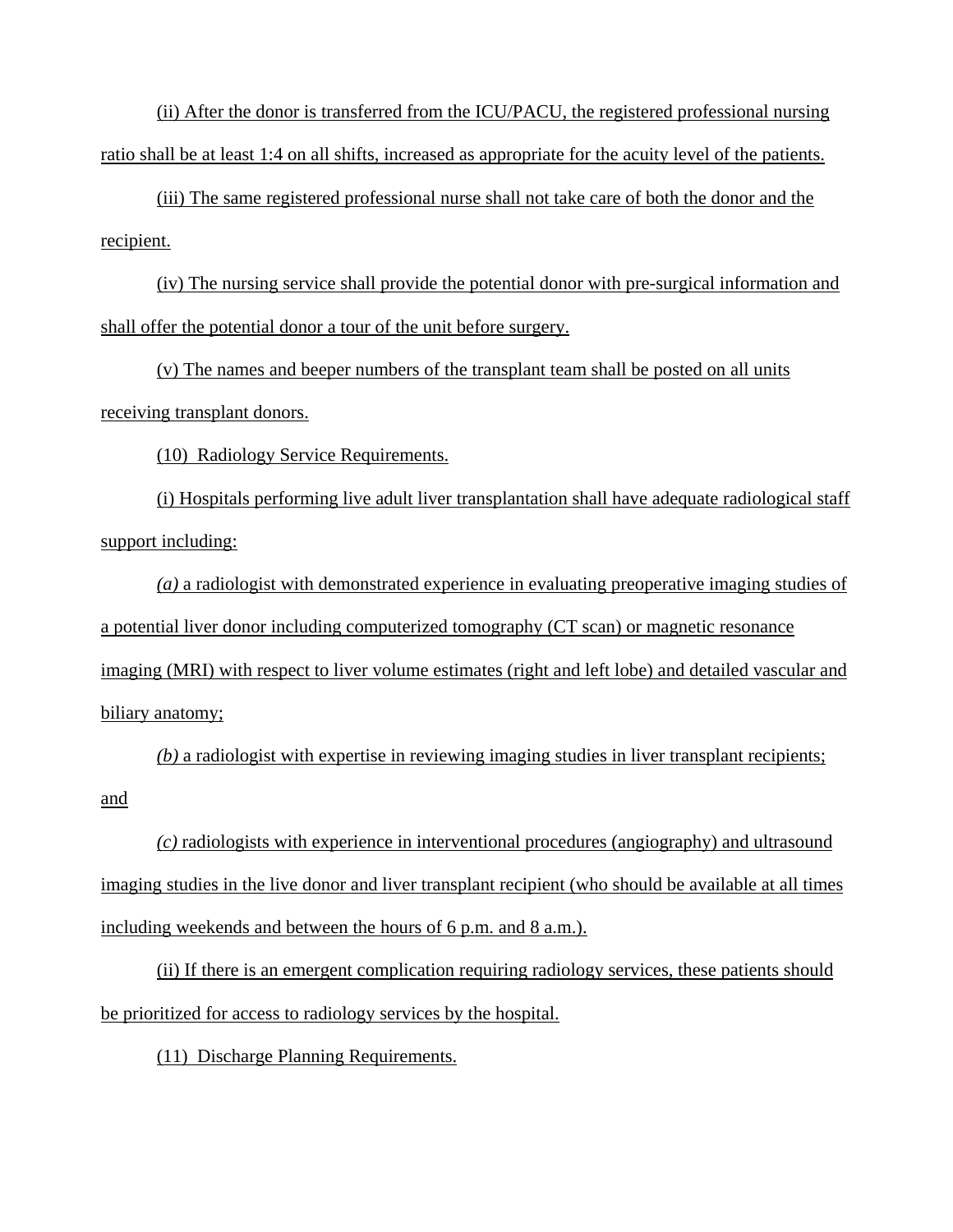The hospital shall comply with the discharge planning requirements contained in Section 405.9 of this Part as well as the following:

(i) Representatives of the independent donor advocate team shall be available to the donor from pre-admission to postdischarge.

(ii) A detailed, written discharge plan shall be developed, given to the donor and provided to all health care professionals involved in the donor's case, including the donor's primary care physician.

(iii) This plan shall be reviewed with the donor by a health care professional such as the primary care nurse, social worker or transplant coordinator.

(iv) The plan shall include, at a minimum, instructions on:

*(a)* activities;

*(b)* diet;

*(c)* medication for pain; and

*(d)* wound care.

(v) The patient shall be provided with a 24-hour contact number that he/she can call with questions. The responder shall be available when needed and knowledgeable about live adult liver donation.

(vi) Information shall include the name, address and telephone number of the surgeon and instructions for the follow-up visit.

(vii) Instructions for family members or caregivers shall be provided.

(12) Post-Discharge Requirements.

(i) Medical follow-up shall meet generally accepted standards for someone who has

undergone a major liver resection procedure. This follow-up shall include:

*(a)* postoperative visits with the donor's surgeon(s);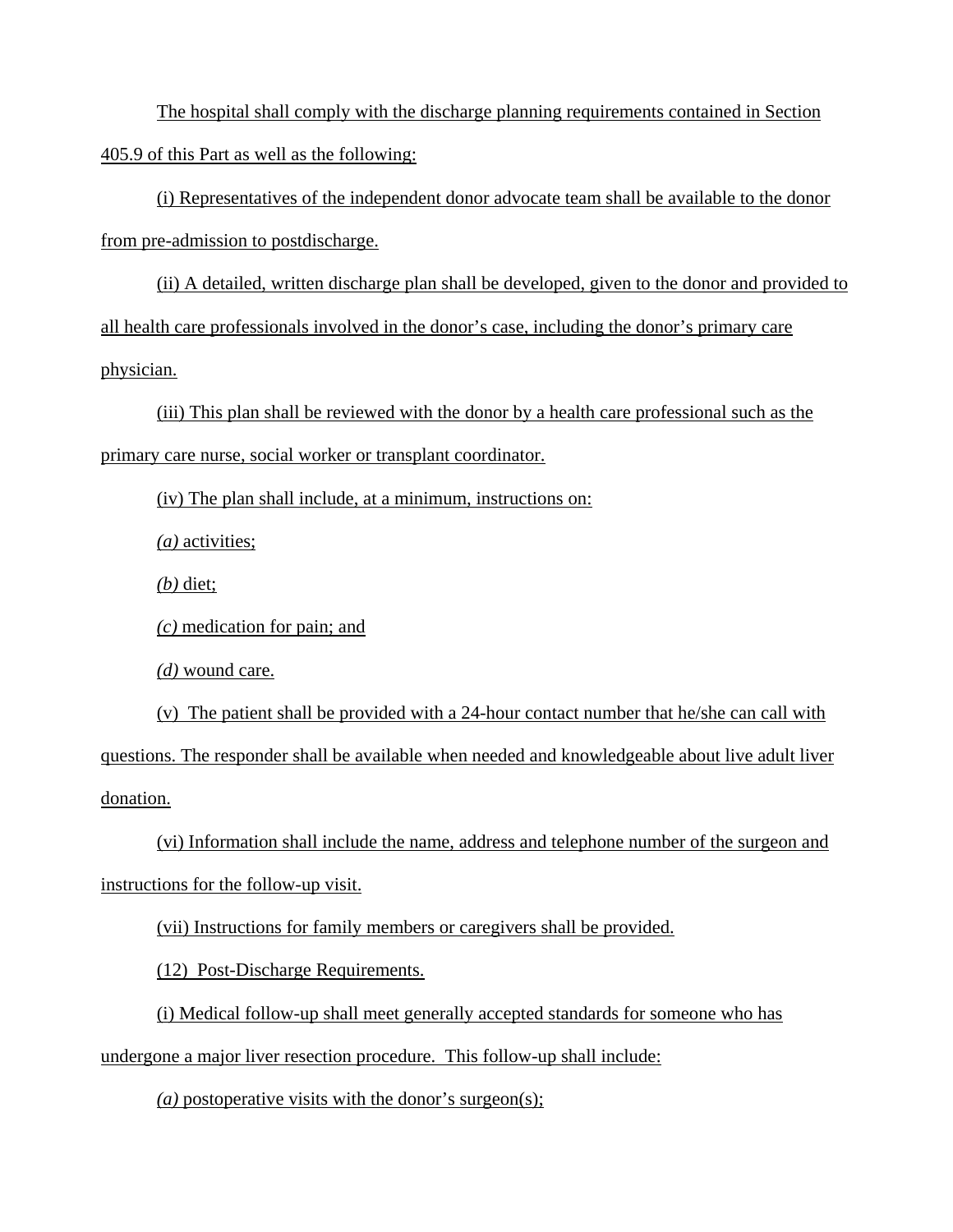*(b)* follow-up coordinated with the donor's primary care physician to assess wound healing and liver function and to monitor for signs/symptoms of infection;

*(c)* serum liver chemistry tests at discharge or at six weeks (whichever is sooner) and six months and annually for the first five years; three dimensional liver scan with volume assessment at one year shall be performed on all donors of full right or full left lobes; and

*(d)* written summary of the donor's condition, which shall be provided to the donor and his or her primary care physician upon the donor's discharge from the hospital.

(ii) The hospital shall provide or arrange for follow-up social/psychological supports as needed, which may include measures such as:

*(a)* visits with a social worker with familiarity with organ transplantation issues;

*(b)* visits with a psychologist or psychiatrist with familiarity with organ transplantation issues;

*(c)* participation in a professionally run support group, similar to support groups for cadaveric donor families;

*(d)* participation in a center-sponsored computer donor listserve or bulletin board to share patient concerns; and

*(e)* invitation to a donor recognition event, such as an annual recognition ceremony or presentation of a donor medal.

 (iii) There shall be follow up on financial/insurance concerns, possibly by the transplant center's financial coordinator.

 (iv) Hospitals shall periodically report to the commissioner, or his or her designee, such information as the commissioner shall require to assist the department in assessing the quality of care provided; determining routine or unusual complications or outcomes; and identifying potential improvements to donor education, screening, consent, preoperative, surgical and postoperative care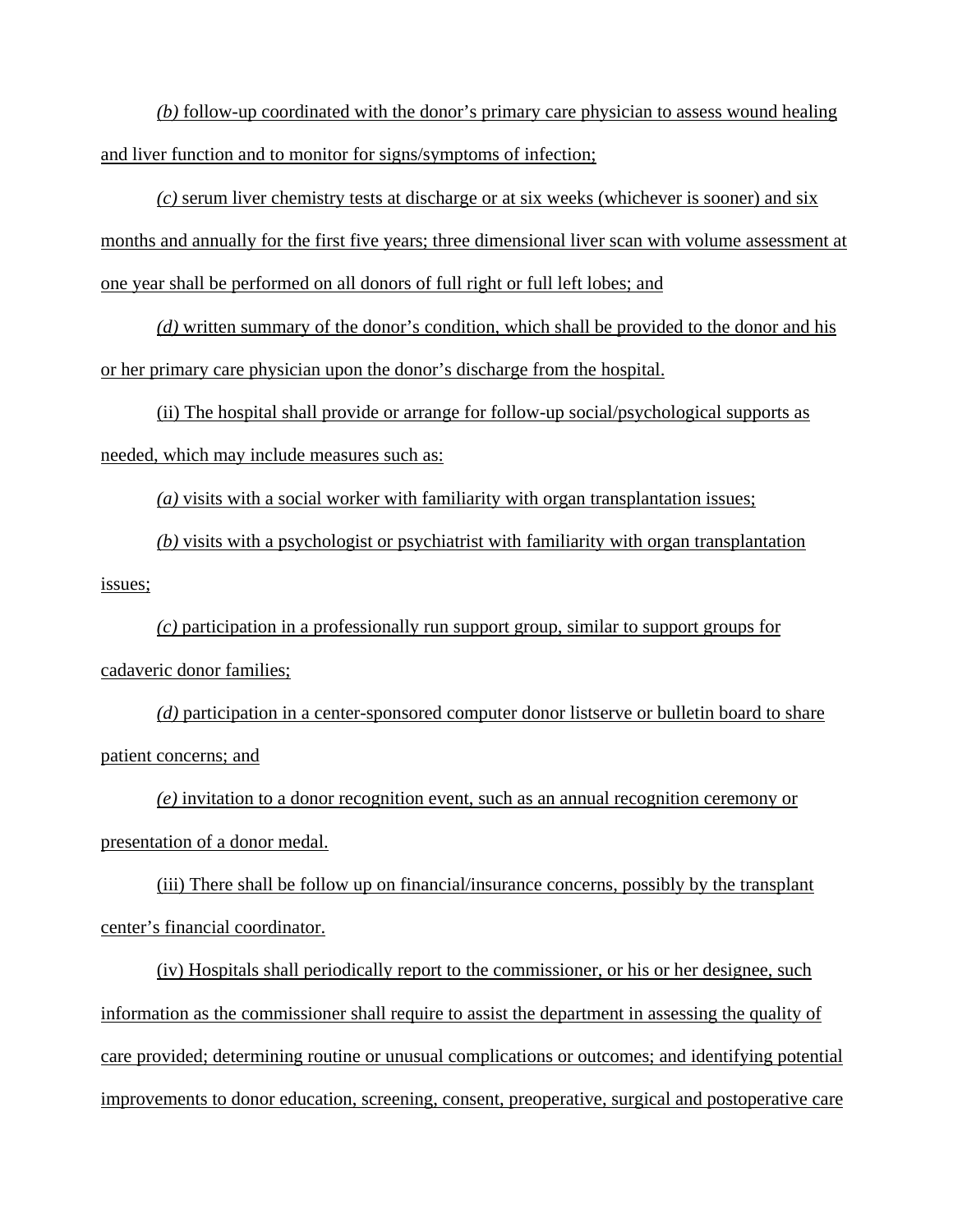and follow-up. Such information shall include, but not limited to, donor demographics, preoperative medical and psychosocial information; surgical information and complications; hospital staff training and experience; recipient outcome; and immediate and long-term postoperative care, complications, and impact on quality of life.

 (v) Regardless of Department reporting requirements, hospitals shall attempt to track the donor and his or her condition for the donor's lifetime to determine if there are any long term health issues associated with the donation.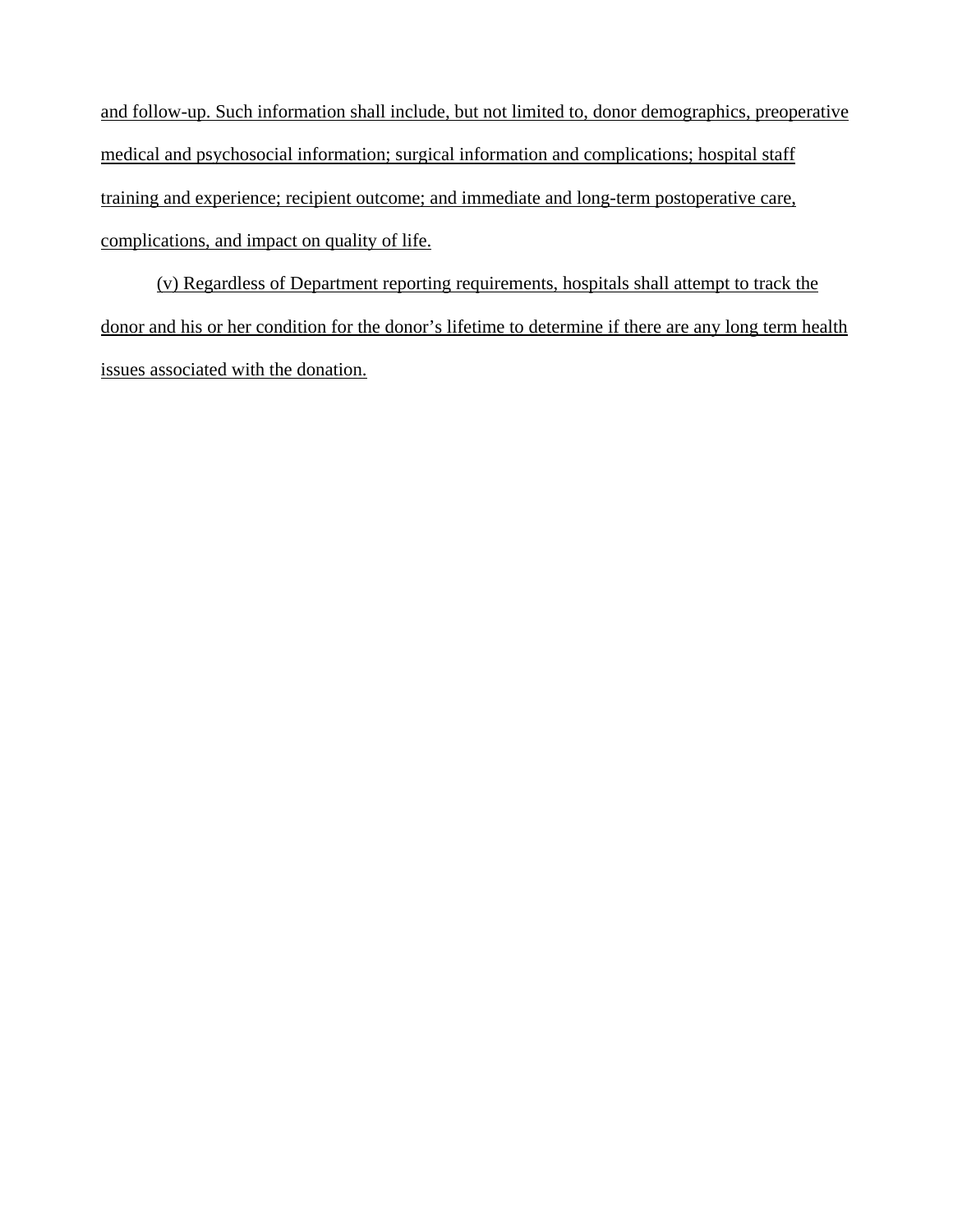#### **REGULATORY IMPACT STATEMENT**

### **Statutory Authority:**

 The authority for the promulgation of this regulation is contained in section 2803(2) of the Public Health Law which authorizes the State Hospital Review and Planning Council to adopt and amend rules and regulations, subject to the approval of the Commissioner, to implement the purposes and provisions of Article 28 of the Public Health Law, and to establish minimum standards governing the operation of health care facilities.

### **Legislative Objective:**

The legislative objective of Article 28 of the Public Health Law includes the protection of the health of the residents of the State by assuring the safe, efficient provision of the highest quality health services at a reasonable cost. This regulatory amendment furthers this objective by amending rules to establish standards for the safe and effective treatment of potential and actual live adult liver donors. The regulations will ensure that such donors are provided with sufficient and comprehensive information needed to consider the decision to donate, criteria upon which the decision should be based and safe and medically appropriate care throughout the donation, recovery and postrecovery.

### **Needs and Benefits:**

Organ donation and transplantation have saved thousands of lives. However, the supply of usable organs from deceased donors has fallen well short of the demand; 15 people a day die while waiting for a suitable cadaveric organ to become available. Currently, there are more than 80,000 people on waiting lists for organs; more than 8,000 of these are New Yorkers.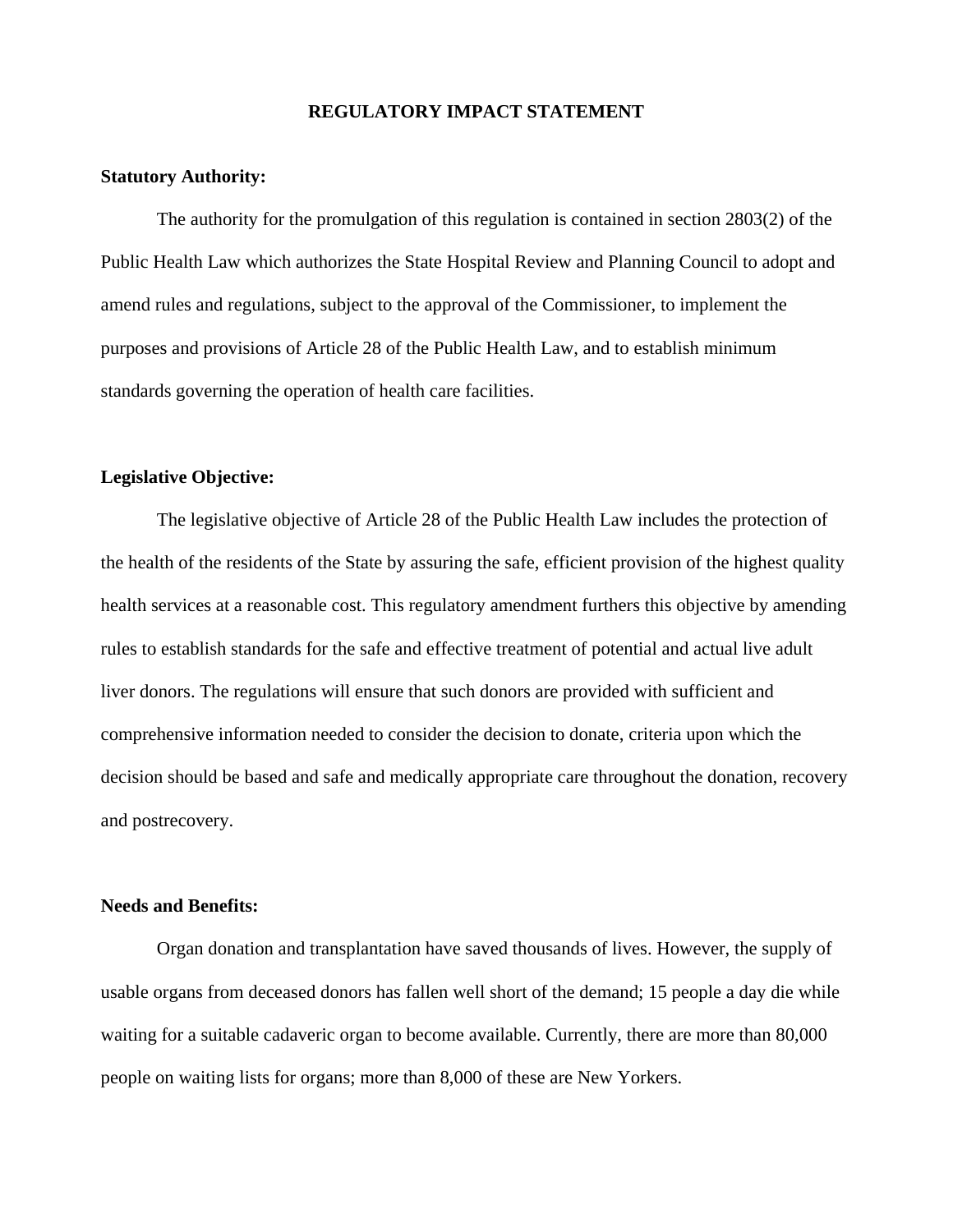In recent years, technology and medical advances have made it possible for live donors to donate a portion of their liver for transplant to individuals who would likely die without such donation. Live kidney donation has been a proven, safe, medical procedure since 1954. These procedures have saved many lives.

The availability and quality of an organ obtained from a live adult liver donor combined with the continuing shortage of recoverable organs from deceased donors has propelled an extensive effort to promote live adult liver donor organ transplantation. However, recent events, including a well-publicized death of a donor, have raised serious questions regarding the safety of the live adult liver donation procedure, particularly for the donor. Although the well being of the donor should be a primary consideration of any live donor organ transplantation, the donor's needs and rights have not always received sufficient attention. These proposed regulations will establish mandatory enforceable standards that will recognize the rights and obligations of both potential donors and recipients and ensure donors receive the highest quality of care.

 Competing interests arise in live organ donation that are unique. These include the interests of the donor, the needs of the recipient and society for tissues or organs for transplantation, the interests of the next of kin of both the donor and recipient, and the interests of the transplant center. As a result of the concerns raised by these competing interests and the recent death of a donor, the Commissioner of Health requested the New York State Transplant Council establish a New York State Committee on Quality Improvement in Living Liver Donation to review the care and management of living liver donors in New York State. This Committee was established under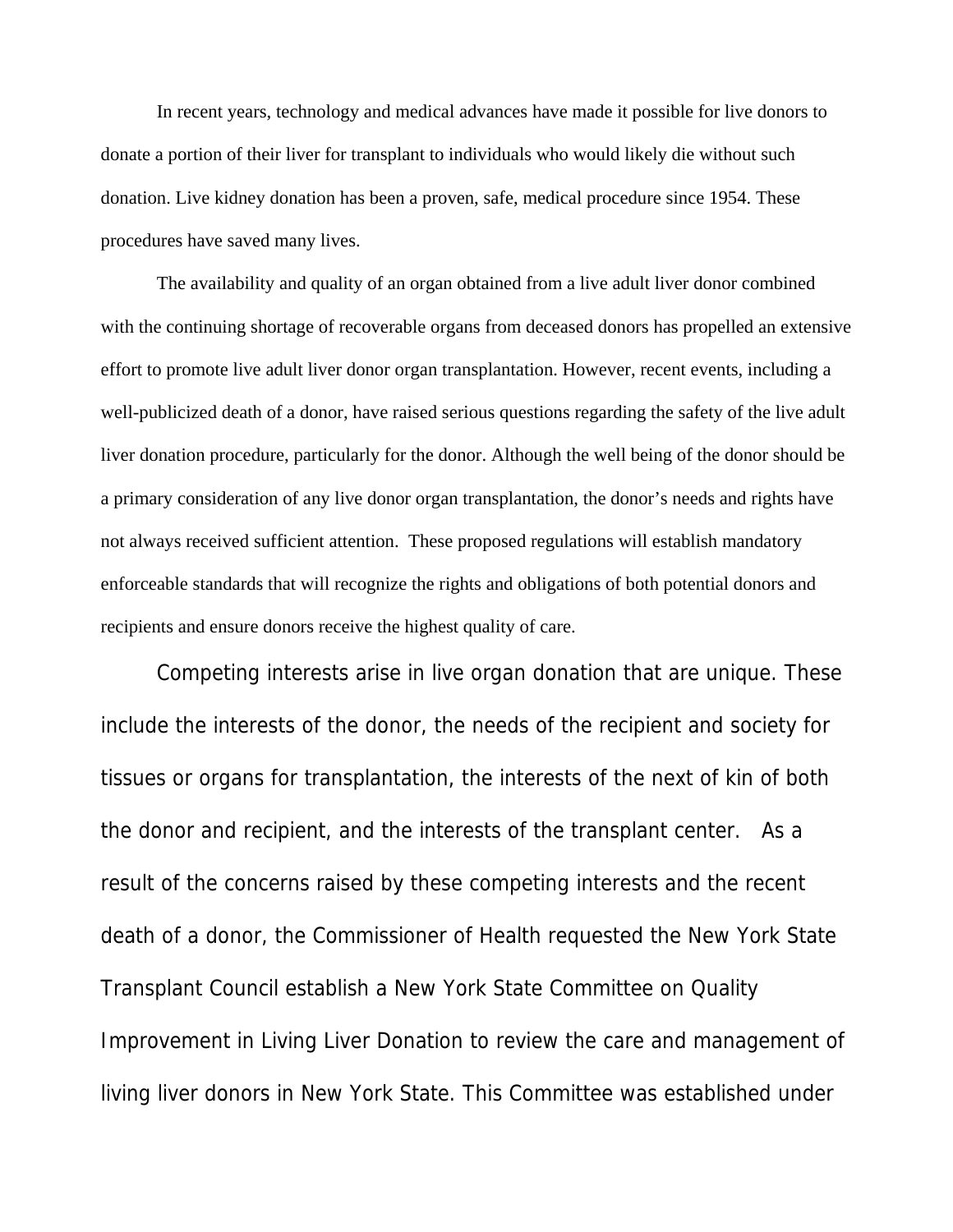the auspices of the New York State Transplant Council, New York's 21 member advisory body appointed by the Governor and the State Legislature to advise the Commissioner of Health on issues related to organ and tissue donation and transplantation.

Members of the Committee included several nationally recognized transplant physicians with expertise in live adult liver transplantation, an organ procurement organization representative, a liver transplant recipient, a liver donor, a representative of the New York State Nurses Association, a social worker, a psychiatrist with live donor transplant experience, an ethicist and representatives from each of the five liver transplant programs in New York State. Two federal government representatives served in an *ex officio* capacity since this issue is being examined by other states and the federal government.

 The Committee met in June, August, October, and November 2002 to review existing requirements and develop new guidelines and protocols in accordance with State and federal laws concerning donor and recipient selection, informed consent, preoperative evaluation, and intraoperative and postoperative care of live adult liver donors.

 The Committee developed recommendations, which the New York State Transplant Council unanimously endorsed at its meeting on December 19, 2002. At that time, the Commissioner indicated that the key components of the recommendations would be adopted as regulations to ensure that hospitals performing such transplants complied with these new mandatory standards.

 Some innovative features of the guidelines are being incorporated in the proposed regulations. Among them is a requirement that hospitals performing such surgery must establish Independent Donor Advocate Teams to ensure that potential donors have all the information necessary to exercise "informed choice," and that such potential donors are screened to determine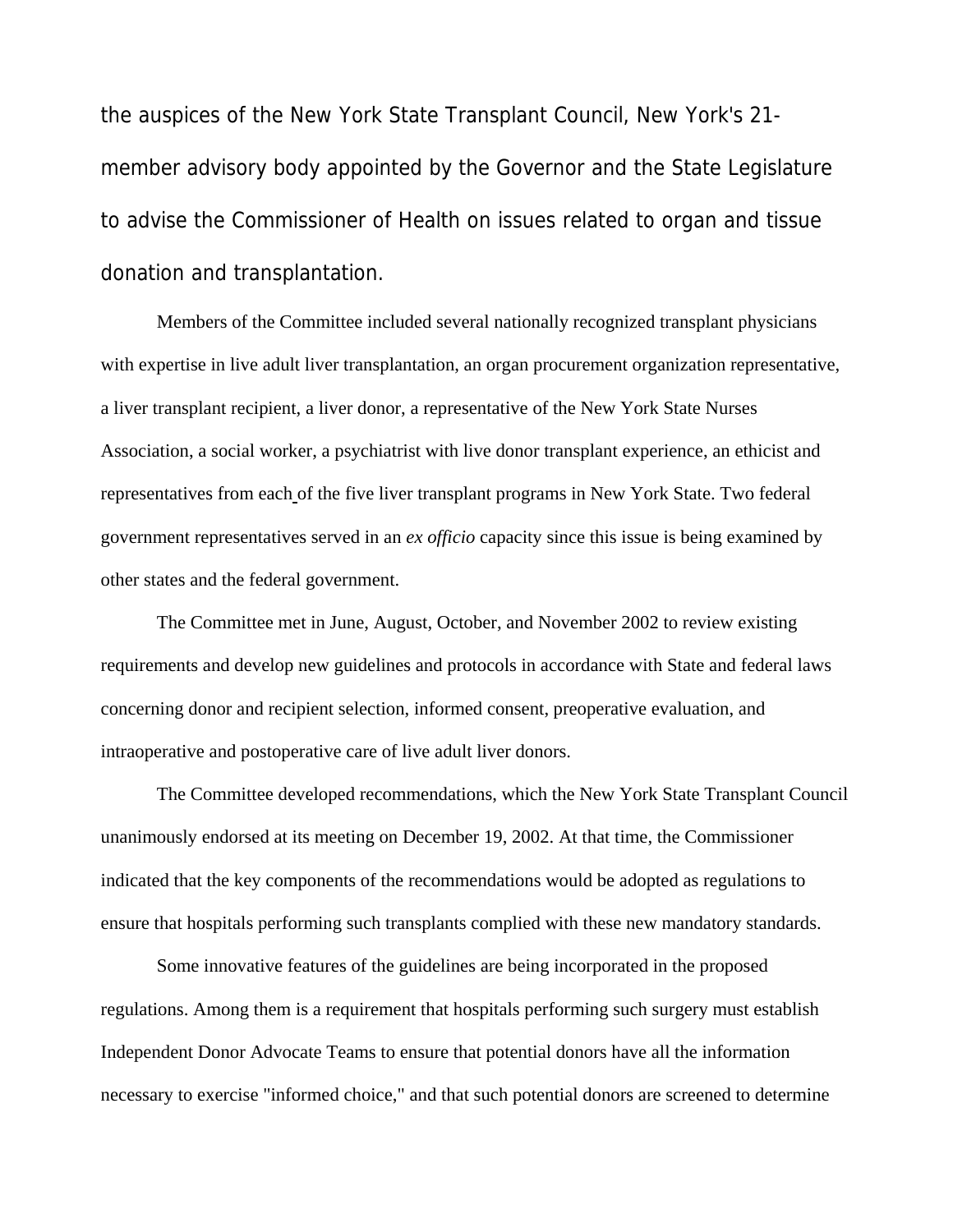whether there are medical or non-medical reasons to rule out the potential donor. The team's main responsibilities are to support the potential donor. Its role begins with the donor evaluation process and continues through donation, the postoperative period to discharge and post discharge. Team members will complement the surgical team, ensuring that the needs of the donor are fulfilled in a prompt manner and in accordance with best medical practice.

Another feature is the establishment of minimum standards for the availability of surgeons and anesthesia staff during and following surgery and minimum staffing ratios for medical and nursing staff during the recovery period. The Committee on Quality Improvement in Living Liver donations unanimously agreed that these staffing requirements are necessary to ensure the health and safety of the donor to the fullest extent possible. Transplant centers will also be required to collect and report information to the Department regarding the medical and psychosocial status of donors during the donation process and long-term. This data will be made available to the Department of Health to assist in determining the impact of this procedure on donors. Due to the current lack of information on the long-term effects of live liver donation, the Committee regarded collection of this data as essential. This data will assist clinicians, as well as potential donors, in determining the long-term risks of undertaking live liver donation and identifying potential areas for improvement in the donation process. Overall, the recommendations are expected to serve as a model for the nation.

#### **Costs:**

# **Cost for the Implementation and Continuing Compliance with this Regulation to Regulated Entities:**

Currently there are five hospitals (Westchester Medical Center, New York Presbyterian Hospital, Mt. Sinai Medical Center, New York University Hospital and Strong Memorial Hospital)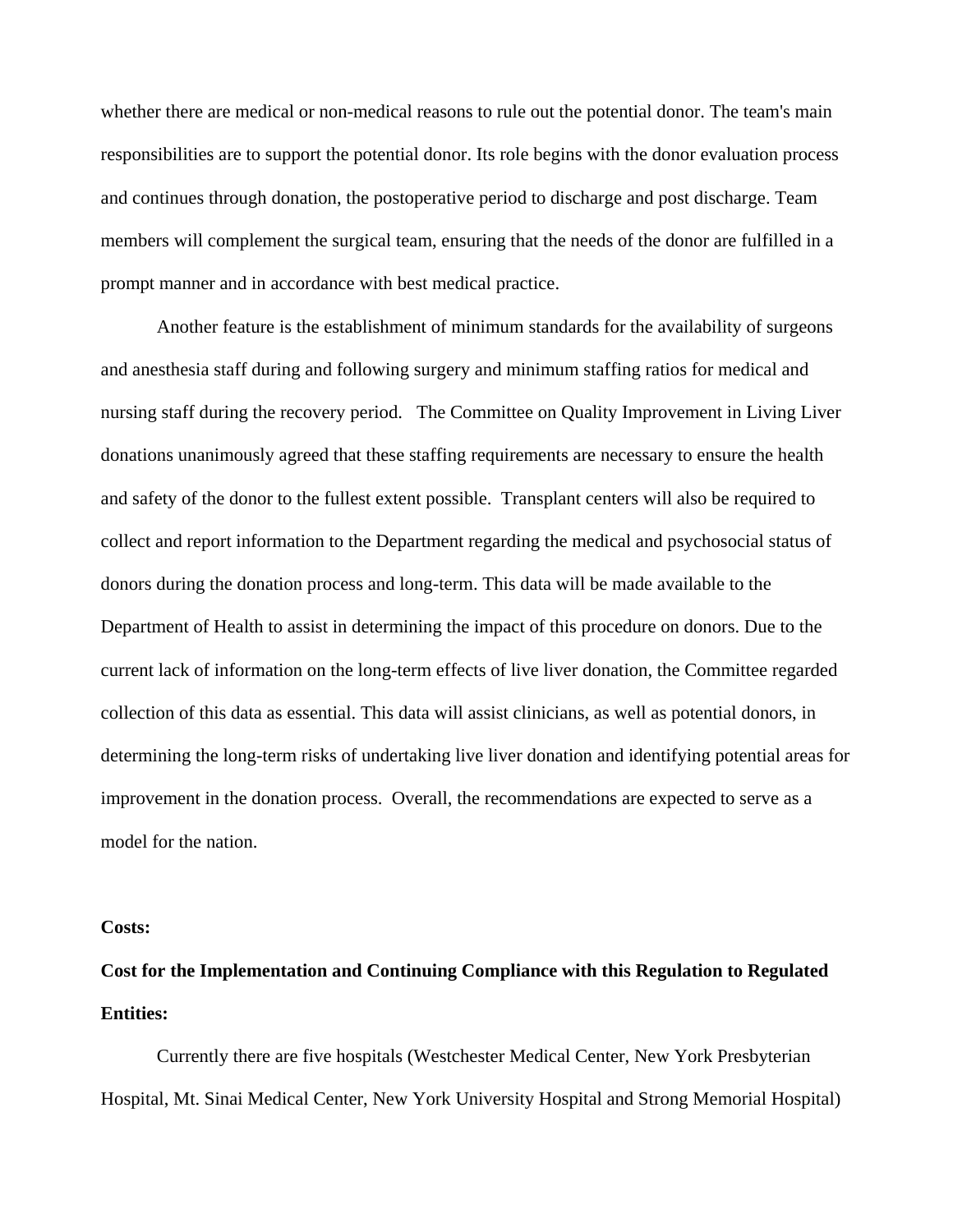statewide that are performing liver transplantation and all five facilities had representatives on the Committee on Quality Improvement in Living Liver Donation who voted in favor of the standards contained in this proposal. The Department of Health is not aware of any additional hospitals considering adding this service.

 Hospitals that have chosen to perform liver transplantation surgery using live donors and choose to continue such surgery under the new regulations would only face increased costs for compliance if they were not already in substantial compliance with the new requirements. The Department canvassed the five affected hospitals to ascertain the current level of compliance and/or potential additional costs. Although the Department was unable to obtain complete information, those responding indicated they are currently meeting most, if not all, of the standards recommended by the Committee on Quality Improvement in Living Liver Donation; the same standards as those enunciated in the proposed regulations. Two facilities indicated they were augmenting existing staff to comply with the post operative care staffing requirements. However, since costs will vary depending on the extent of current compliance and salaries of any needed additional staff at each of the facilities, and at least one facility has reported current full compliance, actual cost per hospital or per discharge cannot be calculated. Additionally, since the recent death of a donor was attributed to inadequate post operative care and the Committee, including the representatives of the five affected facilities, voted unanimously in favor of these standards, it is highly unlikely these facilities would not comply with the proposed requirements independent of any regulation. To fail to do so would subject such facilities to extensive potential liability costs far exceeding any potential costs of compliance.

 Any additional costs associated with developing the Independent Donor Advocate Teams, surgical coverage or data collection and submission are expected to be minimal as the functions can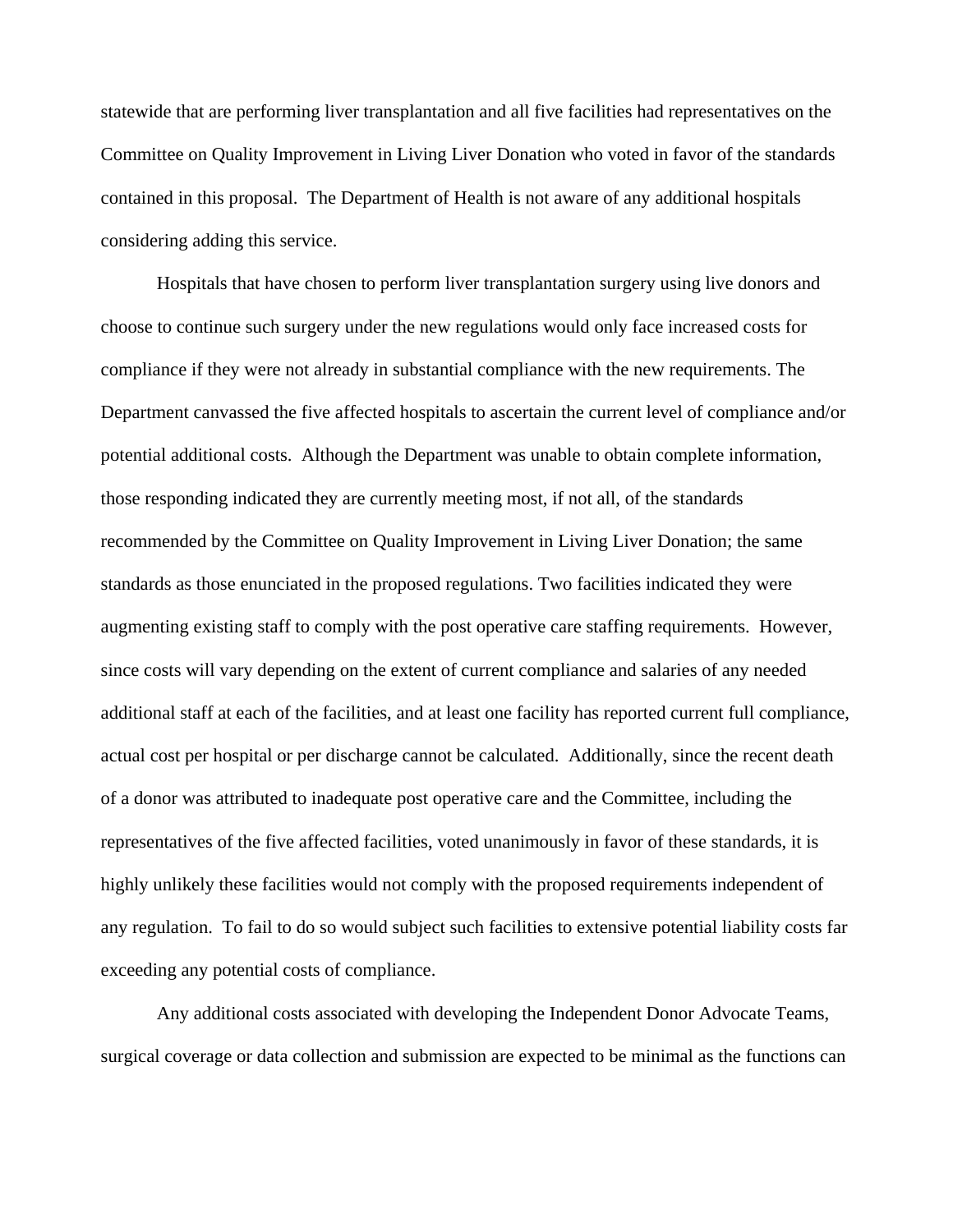be provided by existing surgical and support staff, and those facilities responding to the Department's inquiry have reported current compliance with these requirements.

# **Costs to State and Local Government:**

This action will not result in additional costs to State or local government.

#### **Costs to the Department of Health:**

 There will be no additional costs to the Department of Health. Monitoring for compliance will be incorporated into the existing surveillance programs.

# **Local Government Mandates:**

 This regulation does not impose any new programs, services, duties or responsibilities upon any county, city, town, village, school district, fire district or other special district.

# **Paperwork:**

Hospitals, through their new Independent Donor Advocate Teams, will have to provide potential donors with additional written material to assist them in understanding the organ donation and consent process, including potential medical, psychological and financial implications. Hospitals will also be required to document the entire disclosure and consent process and maintain such documentation in the donor's medical record. In some areas, hospital written policies and procedures may require updating. The requirements for a written discharge plan contain elements that exceed discharge plans for some other hospital patients. There is a requirement for a written summary of the donor's condition to be provided to the donor or his or her representative upon discharge. Also, there is a requirement that hospitals attempt to collect and submit medical and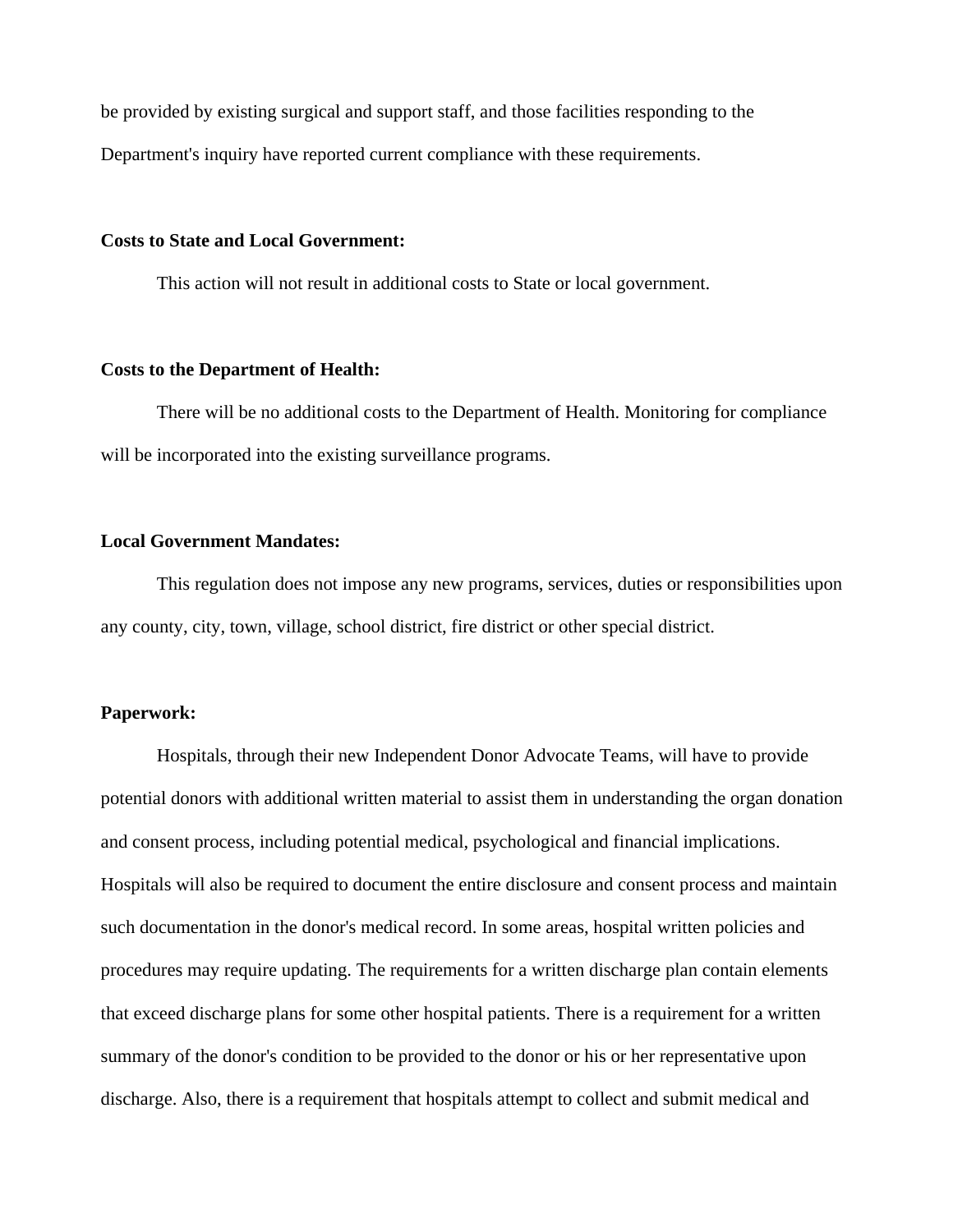psychosocial data on donors during the donation process and long-term to determine if there are any long-term health issues associated with the donation. Although facilities may choose to use paper during the compilation of this information, the department expects that most of the data will be recorded and submitted electronically.

# **Duplication:**

This regulation does not duplicate any other state or federal law or regulations.

# **Alternatives:**

 The Department considered eschewing regulatory change while relying on the newly released guidelines to establish a standard of care for live adult liver donors. The Department rejected that option because it recognized serious flaws in the current treatment of live adult liver donors and determined that legally enforceable standards were necessary to address such flaws. The Department also sought to impress upon hospitals the gravity with which the Department views the need for uniformly high standards of care and safety for donors.

 The Department considered adopting the current guideline document "in toto" via an incorporation by reference. The Department rejected this option primarily because there are certain elements of the guidelines which, while appropriate in an advisory document, do not fit well as an enforceable requirement.

 The Department also considered including the committee's recommendation that the Independent Donor Advocate Team have "veto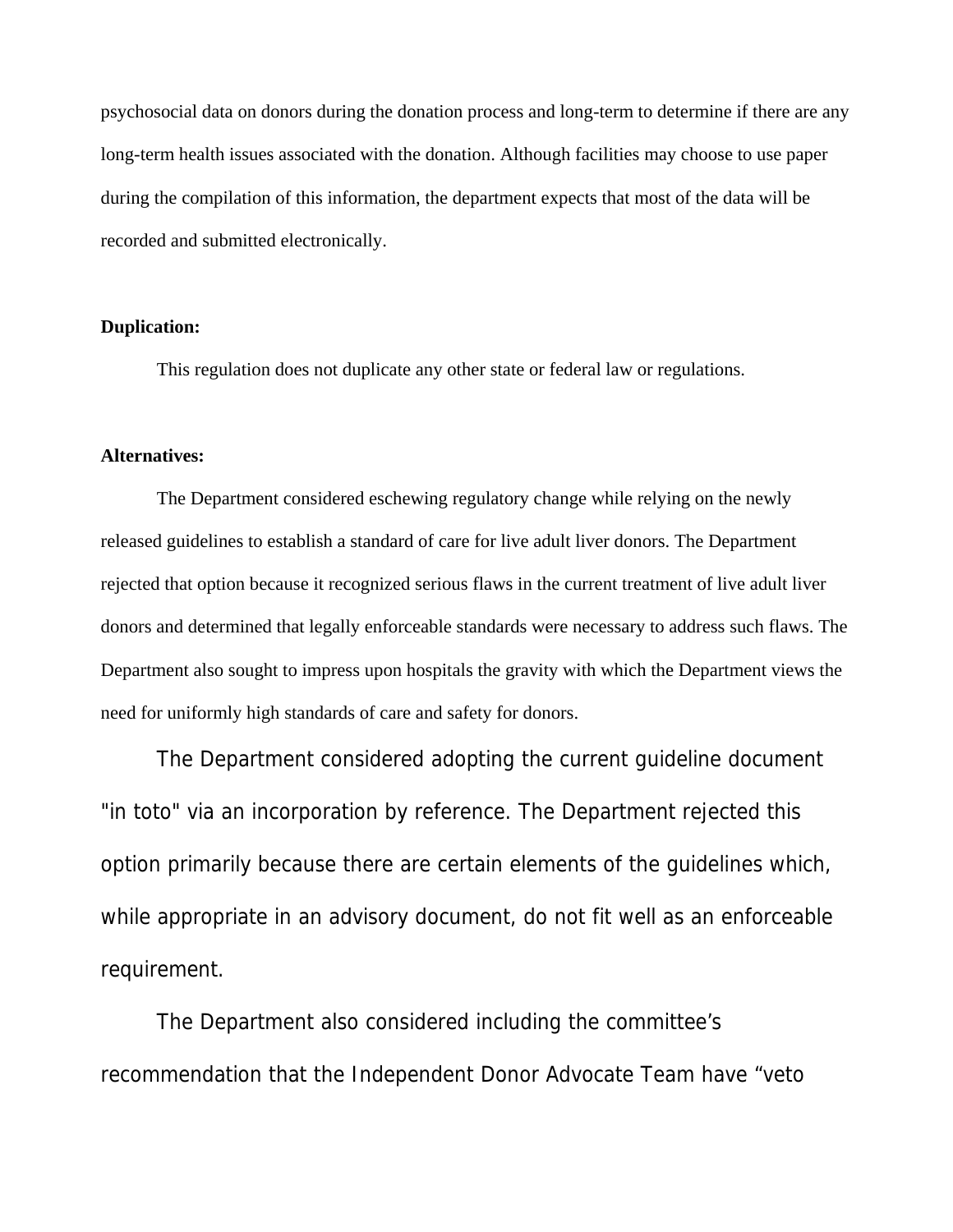power" over any proposed donation. However, the Department received several comments from members of the State Hospital Planning and Review Council and other interested parties expressing concern over a "third party" interfering with the normal physician-patient decision-making process. As a result, the Department has replaced this provision with an express requirement that the donor surgeon consider the reports and recommendation issued by the Independent Donor Advocate Team, and if a physician decides to proceed with a donation notwithstanding an adverse recommendation of the Independent Donor Advocate Team, document the reasons for doing so in the donor's medical chart. This change was discussed with several interested members of the committee, the Transplant Council and the State Council who all agreed that this substitution retains the intent of the committee of ensuring that the Independent Donor Advocate Team's recommendation is given the weight required to protect the interests of the donor, while adequately addressing the concerns raised by the original "veto" provision.

 Several other recommendations contained in the committee's report concerning specific donor or recipient exclusion criteria were modified to reflect the potential changes in standards as this procedure is refined and to recognize that special circumstances may warrant proceeding with a donation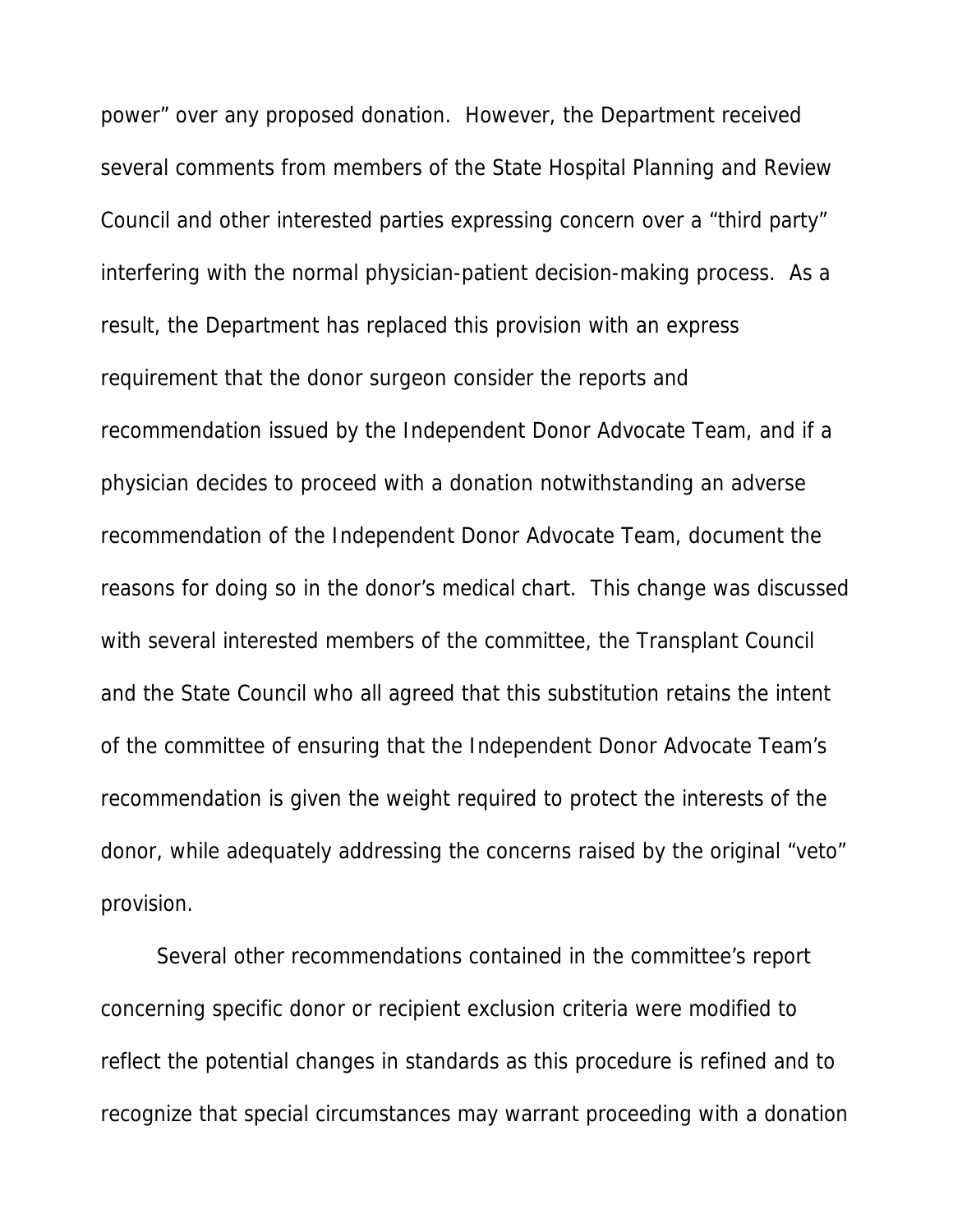despite the existence of some conditions which would be considered "exclusionary criteria" in most circumstances. Instead, hospitals are required to develop exclusion criteria and conduct case-by-case psychiatric and social evaluations that thoroughly consider the exclusionary criteria as well as any other psychosocial concerns.

# **Federal Requirements:**

 This regulatory amendment does not exceed any minimum standards of the federal government for the same or similar subject areas.

# **Compliance Schedule:**

The proposed rule will become effective upon filing of a Notice of Adoption with the Secretary of State. The five hospitals performing liver transplant participated in the development of, and are thoroughly familiar with the guidelines. These facilities are also aware of the Department's plans to proceed with the development of regulations using the standards set forth in the guidelines, and therefore, are expected to be able to comply with the regulations immediately upon adoption.

# **Contact Person:**

William Johnson NYS Department of Health Office of Regulatory Reform Corning Tower Building, Room 2415 Empire State Plaza Albany, NY 12237 (518) 473-7488 (518) 486-4834 FAX REGSQNA@health.state.ny.us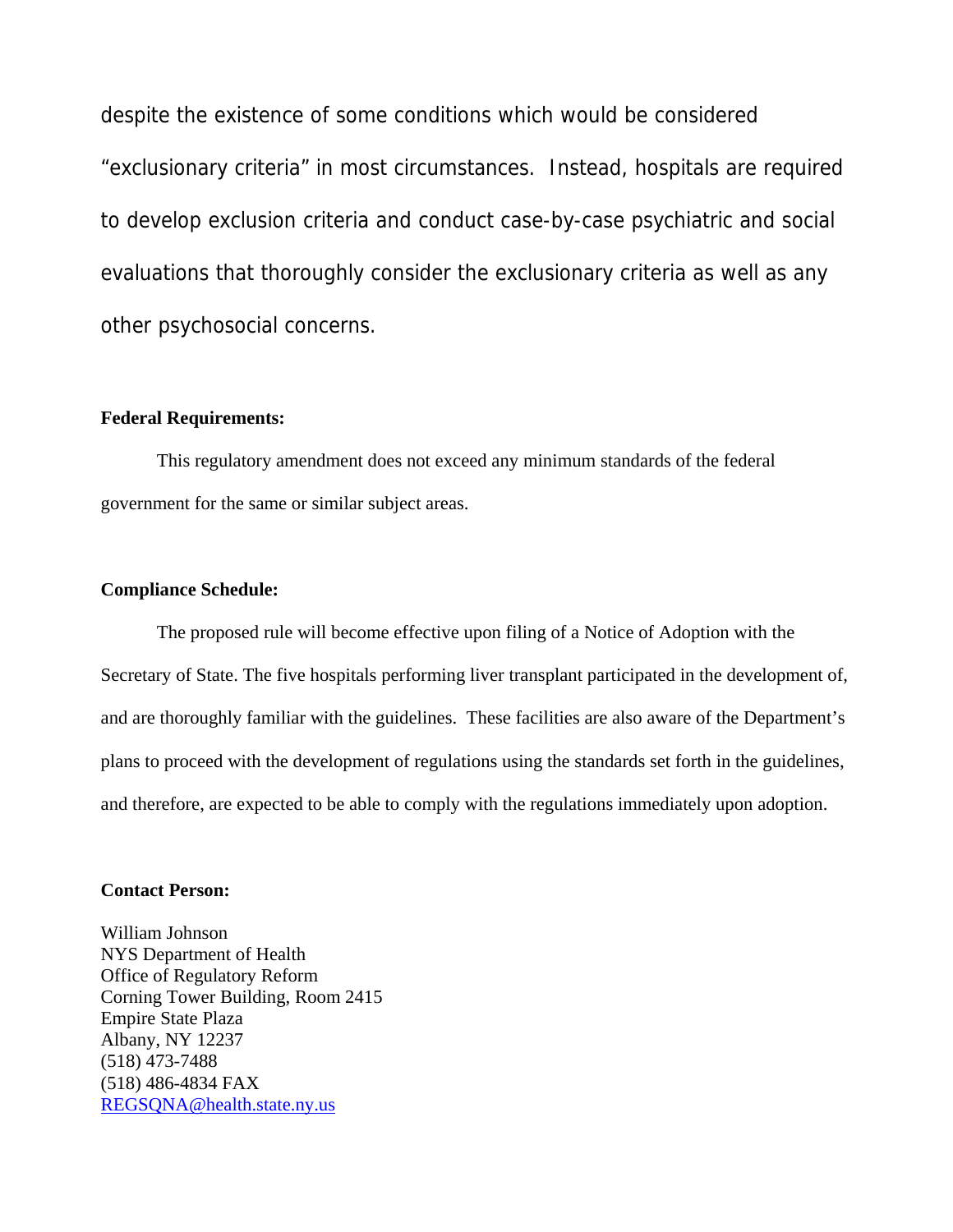# **REGULATORY FLEXIBILITY ANALYSIS FOR SMALL BUSINESSES AND LOCAL GOVERNMENTS**

 Pursuant to section 202-b of the State Administrative Act, a regulatory flexibility analysis for small businesses and local government is not required. None of the five hospitals currently performing liver transplants (New York Presbyterian Hospital, Mt. Sinai Medical Center, New York University Hospital, Strong Memorial Hospital and Westchester Medical Center) are small business or are operated by local governments. Nor are any hospitals classified as small businesses or operated by local governments likely to seek approval for liver transplantation programs in the foreseeable future. The proposed rule will not impose an adverse economic impact on the hospitals which are small businesses or are operated by local governments in New York State and will not impose any additional recordkeeping, reporting and other compliance requirements on small businesses or local governments.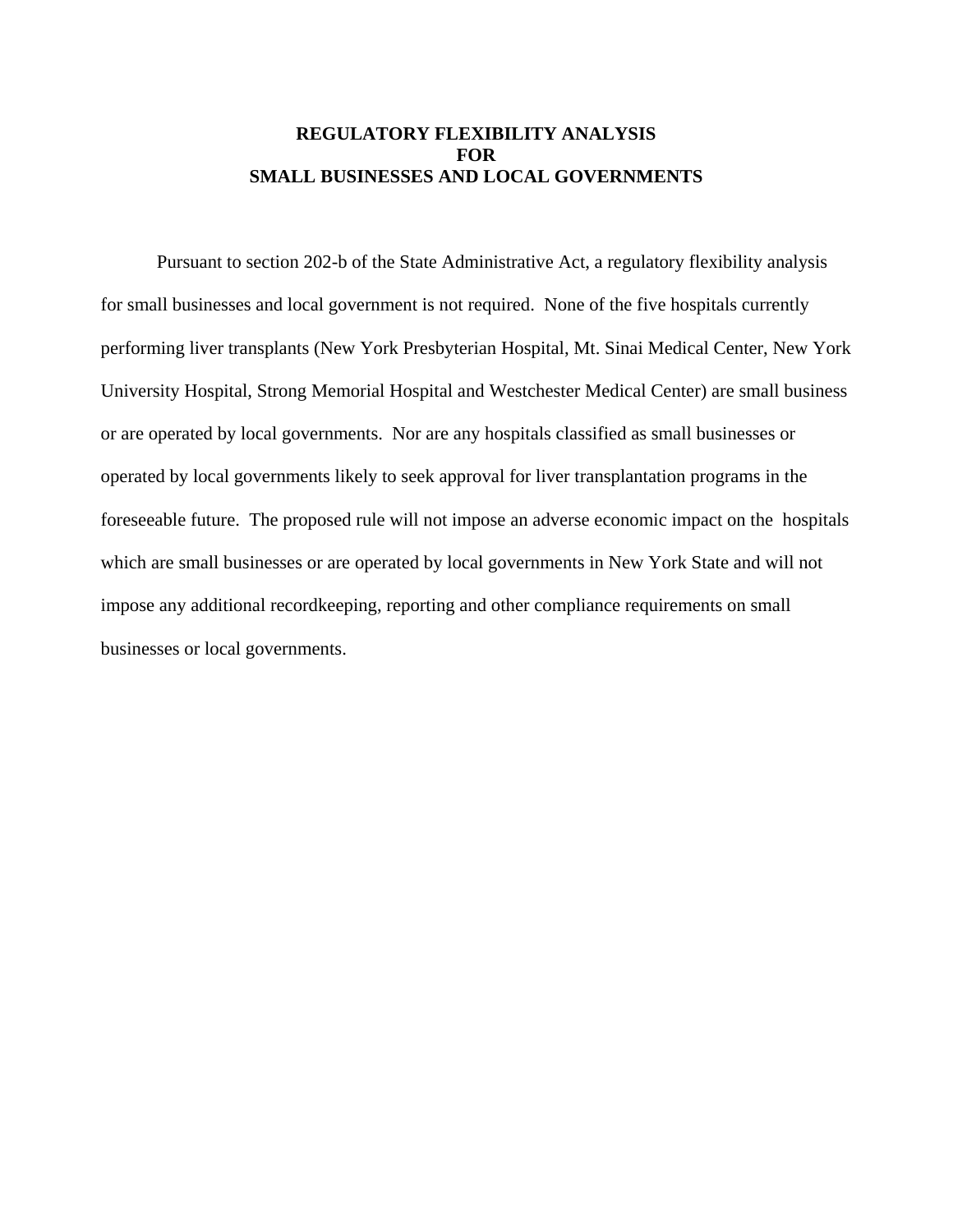# **RURAL AREA FLEXIBILITY ANALYSIS**

 Pursuant to section 202-bb of the State Administrative Procedure Act, a rural area flexibility analysis is not required. This regulatory action affects five major hospitals that do not function in rural areas. In view of the nature of live liver transplantation, it is unlikely that any rural hospitals will seek to provide this service in the foreseeable future.

 The proposed rule will not impose an adverse economic impact on hospitals located in rural areas in New York State and will not impose any additional recordkeeping, reporting, or other compliance requirements on them.